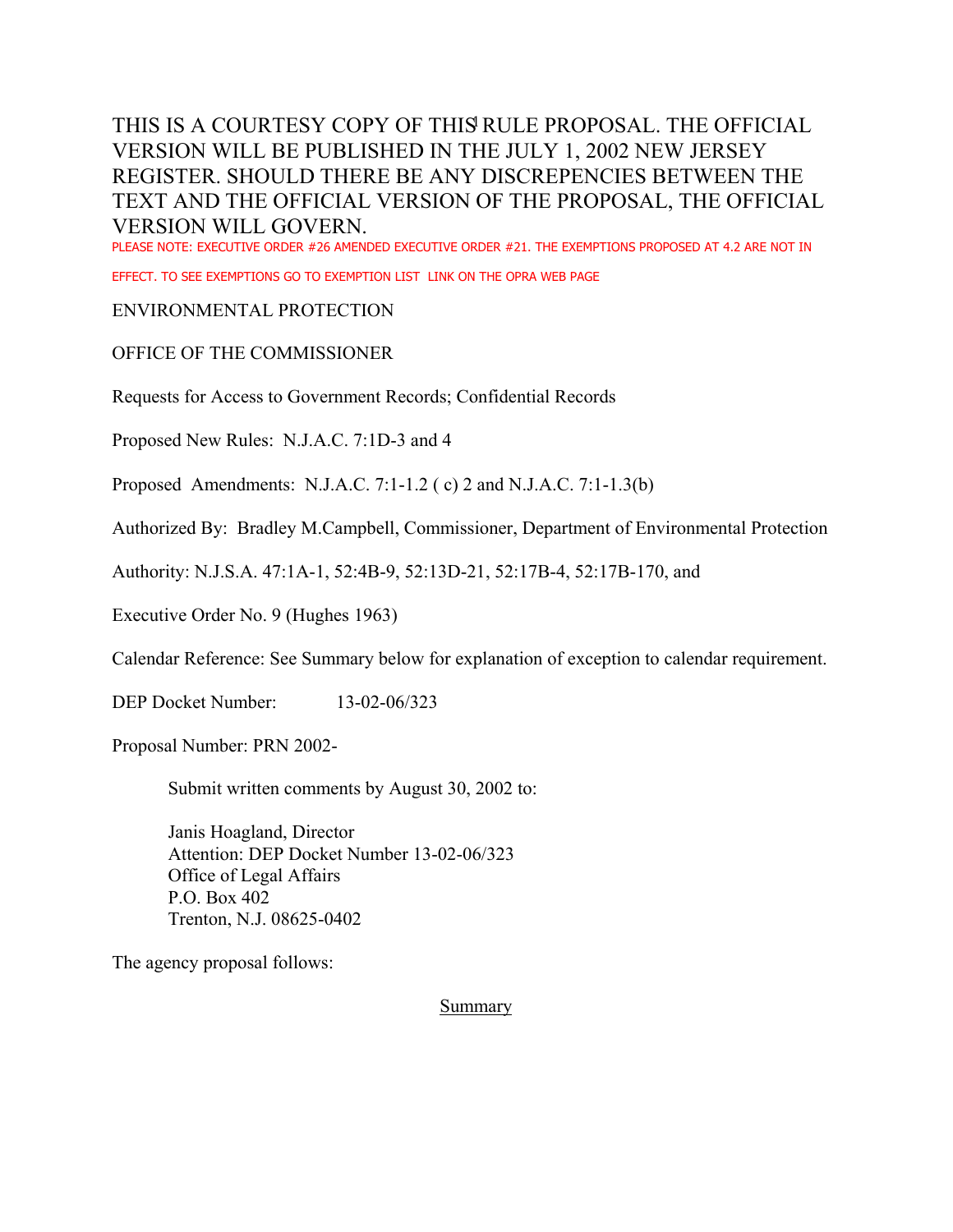On January 8, 2002, the Legislature passed and the Acting Governor approved P.L. 2001, c. 404, known as the Open Public Records Act, which enacted changes in the law concerning public access to government records. The law will be effective July 7, 2002. This law expands the public's right of access to government records and facilitates the way in which that access is provided by the custodian of those records. Section 18 of the law authorizes public agencies to take anticipatory administrative action in advance as may be necessary for the smooth and efficient implementation of the act. The Department of Environmental Protection proposes rules establishing the process by which members of the public may seek access to government records in the possession or control of the Department or agencies within the Department under the revised law. The act requires the custodian of government records of a public agency to adopt a form for providing public access to government records. The proposed rules in Subchapter N.J.A.C. 7:1D-3 establish a process to be followed by members of the public who seek access to government records held or controlled by the Department and agencies within the Department.

The act provides that all government records shall be subject to public access unless exempt from such access by: P.L. 1963, c.73 as amended and supplemented; any other statute; resolution of either or both houses of the Legislature; regulation promulgated under the authority of any statute or Executive Order of the Governor; Rules of Court; any Federal law, Federal regulation or Federal order. The Commissioner, pursuant to N.J.S.A. 47:1A-1 et seq. and Executive Order No. 9 (Hughes 1963), proposes to classify as exempt from public access certain records held or controlled by the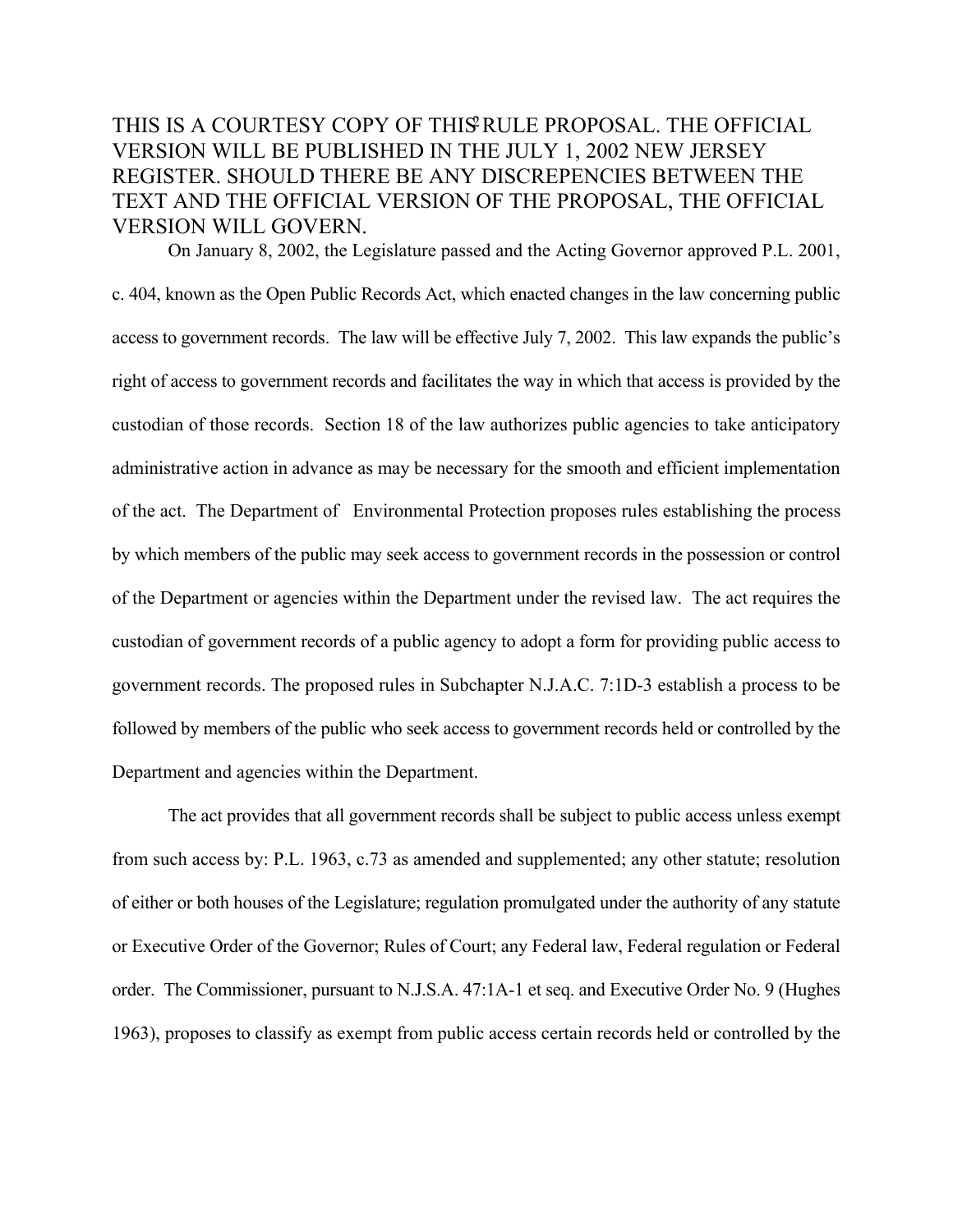Department or agencies within the Department. The act also provides that a public agency should be mindful of the need to safeguard from public access a citizen's personal information with which it has been entrusted when disclosure thereof would violate the citizen's reasonable expectation of privacy. The rules proposed in Subchapter N.J.A.C. 7:1D-4 are designed to serve both these legislative policies by facilitating public access to government records while, at the same time, balancing citizen's reasonable expectations of privacy and the integrity and effectiveness of governmental operations.

#### N.J.A.C. 7:1-1.2 Department Organization

The Department proposes to amend N.J.A.C. 7:1-1.2 ( c) (2) and N.J.A.C. 7:1-1.3 (b) to delete the references to the Department's Office of Legal Affairs as the central receiving point for requests in the agency. The proposed rule at N.J.A.C. 7:1D-3 outlines a new process for receipt of requests from the public.

#### N.J.A.C. 7:1D-3 Access to Government Records

Proposed new N.J.A.C. 7:1D-3.1 states the scope and applicability of the rules contained in the subchapter. These new rules apply to agencies under the supervision of the Commissioner and those not under the supervision of the Commissioner, commonly known as "in but not of" agencies.

Proposed new N.J.A.C. 7:1D-3.2 provides that the Commissioner will designate a person to be Department records custodian. This person will be the custodian of records for the Department. The section further lists the eight "in but not of" agencies which will directly receive requests for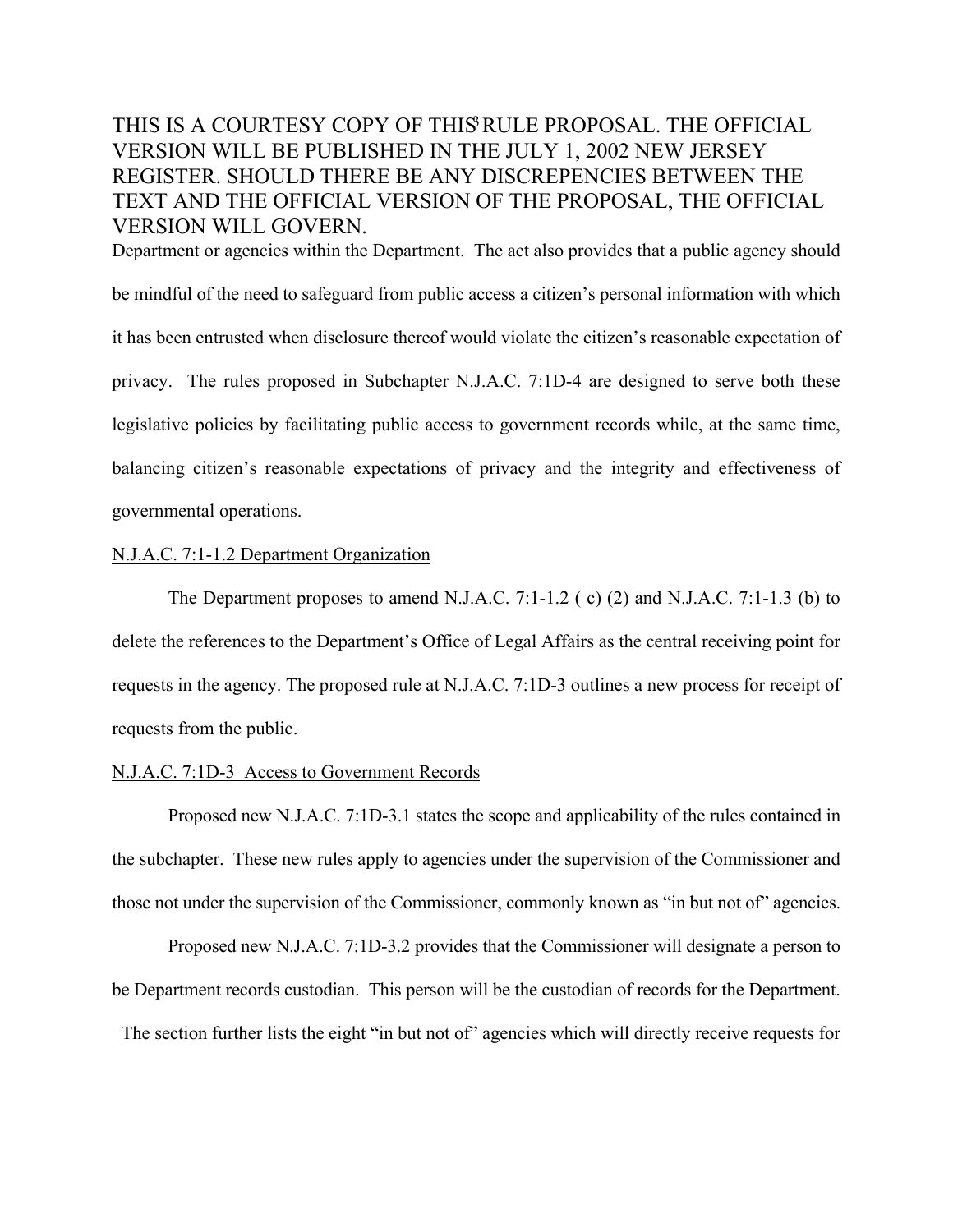information. The Department does not maintain the records for these entities; therefore they will handle their own requests. The address of the Office of the Records Custodian and the address of the eight "in but not of" agencies are set out in this rule and will be made available to the public by posting on the Department web site.

Proposed new N.J.A.C. 7:1D-3.3 provides that all requests for access to government records under the public access to government records law must be on a form approved by the Department. The requester will be asked to provide certain information on the form, including a name, address and telephone number; a brief description of the records requested including, if known, the name of the facility, the owner or operator, street address, municipality and county of any site or facility, lot and block of any site or facility, type of permit and any DEP identification numbers such as permit or case numbers, and a statement as to whether the matter is in litigation. The Department believes this information will be helpful in attempting to identify the correct program and records. In addition, the requester will be asked to identify the type of access (examination, inspection or copying) and medium requested; and the requester's signature and date submitted to the proper custodian. The form will also provide space for: specific directions and procedures for requesting a government record; which records will be made available; when the record will be available; the fee to be charged; the amount of prepayment of fees that is required; a statement of the requester's right to challenge a denial and the procedures for challenging a denial; whether the requester has agreed to grant an extension of time; the toll free number of the Government Records Council; a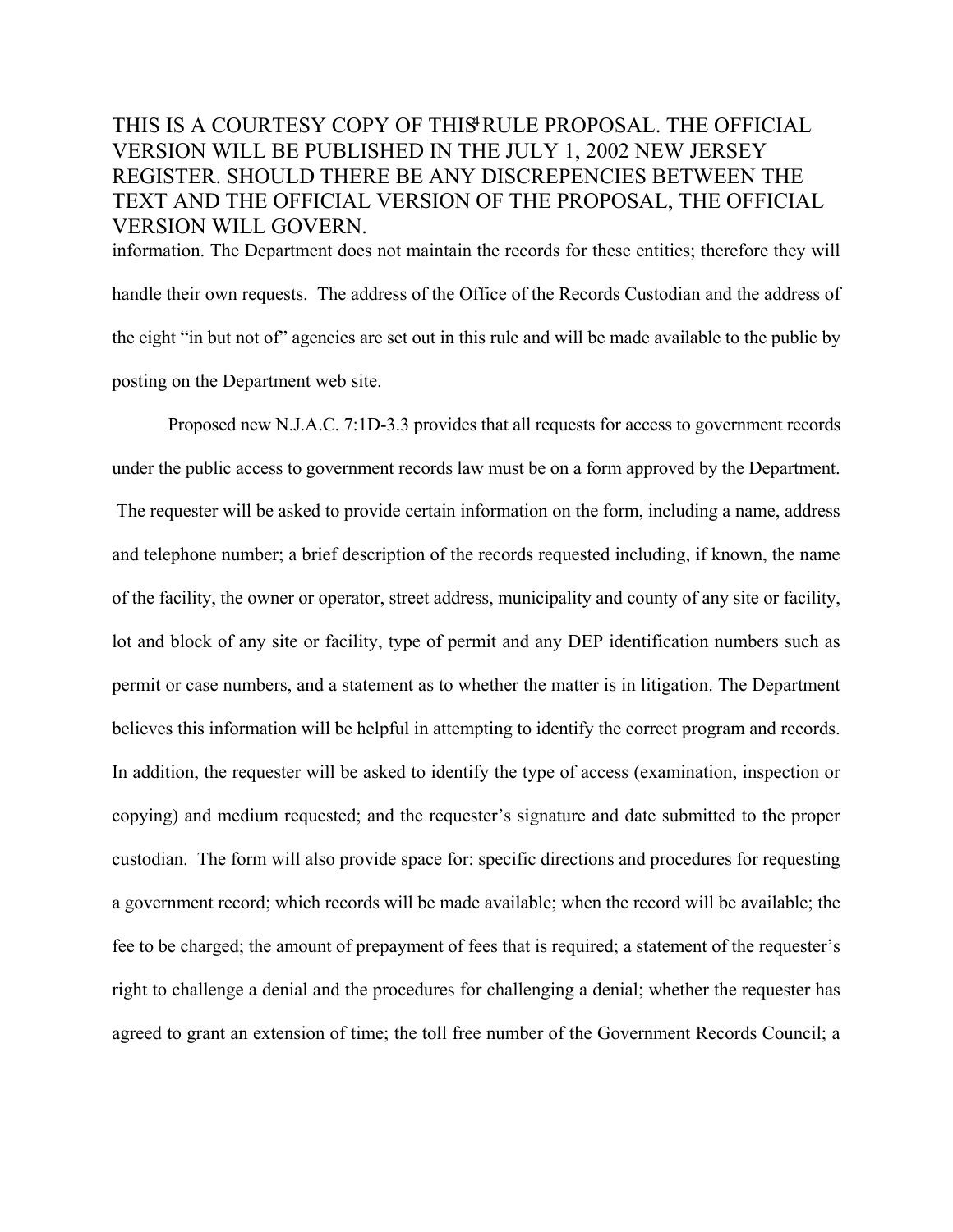certification by the requester that they have not been convicted of an indictable offense; the custodian to sign and date; and reasons if access is denied. Copies of the form will be available at the Department's Office of the Record Custodian, the eight "in but not of agencies listed in N.J.A.C. 7:1D-3.2(b) and on the Department web site.

Proposed new N.J.A.C. 7:1D-3.4 establishes the procedure for submitting requests for access to government records. Forms may be hand delivered during normal business hours, mailed or transmitted electronically by e-mail to the Department records custodian. All requests must be delivered to the Department records custodian in order to trigger the requirements of the public access to government records law. Upon receipt of the form, the custodian will review it for clarity and completeness and will advise the requester of any deficiencies or request additional information, provided the requester has included contact information. The requester's identity will be required in order to insure compliance with the provision of the law that prohibits a person convicted of an indictable offense under the laws of this State, any other state or the United States, from receiving personal information concerning the person's victim or the victim's family. Requests for records will be assigned a tracking number, if available, which will be used to track the request and respond to inquiries. The custodian will estimate the fee, including the cost of any special form of mailing requested. A request shall not be deemed complete until any prepayment required is received by the custodian. A requester will also be required to prepay any special mailing or delivery costs such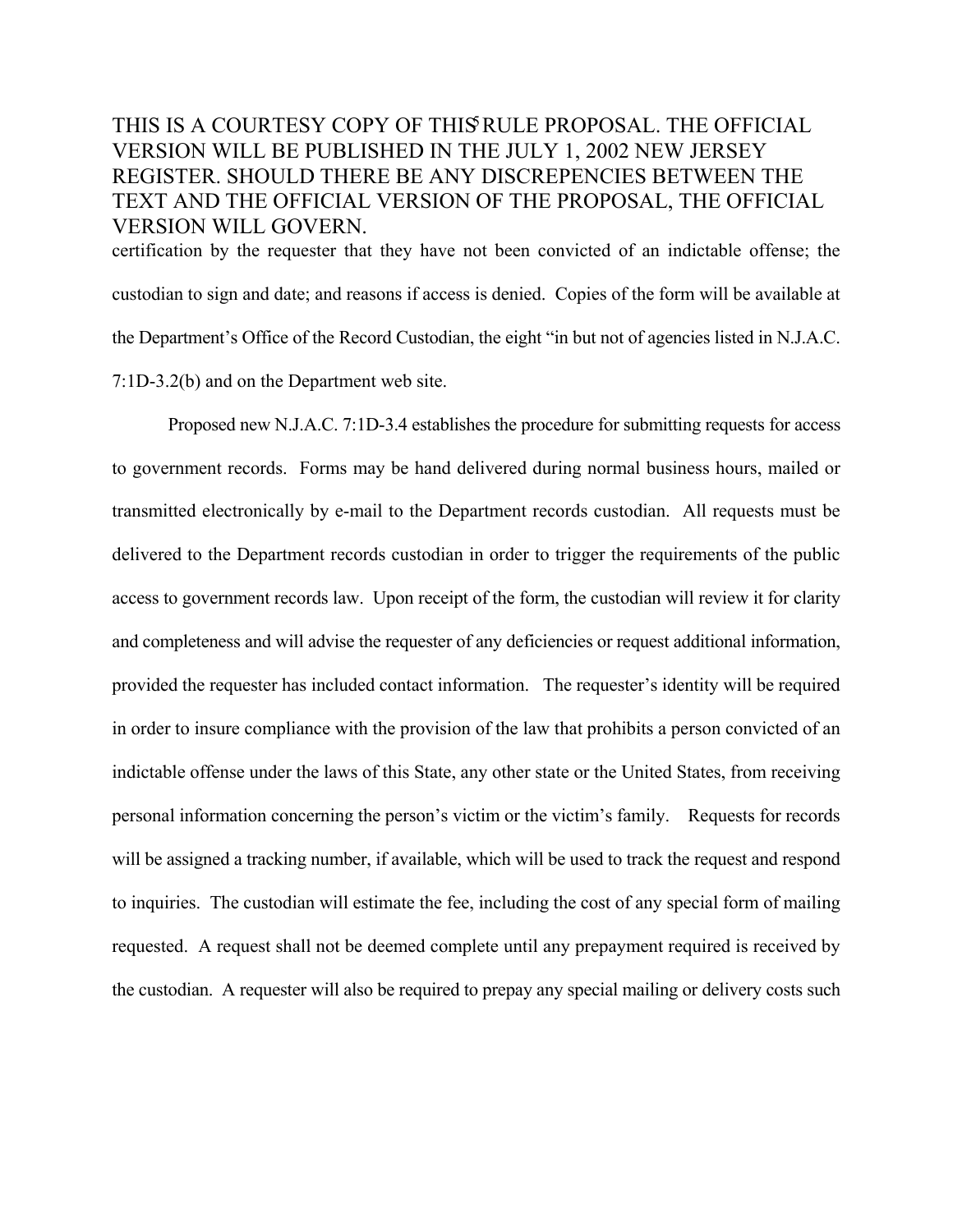as UPS or Express Mail. A requester will not be charged for ordinary mailing costs. There is no

charge for merely inspecting records.

Proposed new N.J.A.C. 7:1D-3.5 provides that the balance of any fee over and above the estimated prepaid fee is due on delivery of the record.

Proposed new N.J.A.C. 7:1D-3.6 specifies the records for which a citizen is ordinarily entitled to immediate access. These documents include budgets, bills, vouchers, contracts and public employee salary and overtime information.

Proposed new N.J.A.C. 7:1D-3.7 provides that, except as otherwise provided by law, if the custodian fails to grant access to a government record within seven business days after the custodian receives the completed request or such other time as may be required under the law or may be agreed upon, the failure will be deemed a denial of the request for access. As provided in the statute, a custodian need not respond to an anonymous request until the requester reappears before the custodian.

Proposed new N.J.A.C. 7:1D-3.8 provides that if requested records are stored in an offsite storage facility outside of the regular business office of the agency, the custodian will advise the requester of the date the records will be available and the estimated cost within seven business days of receipt of the request form. This section codifies the requirements of the statute.

Proposed new N.J.A.C. 7:1D-3.9 codifies the requirements of the statute concerning delivery of records in the medium requested. The custodian will deliver the record in the medium requested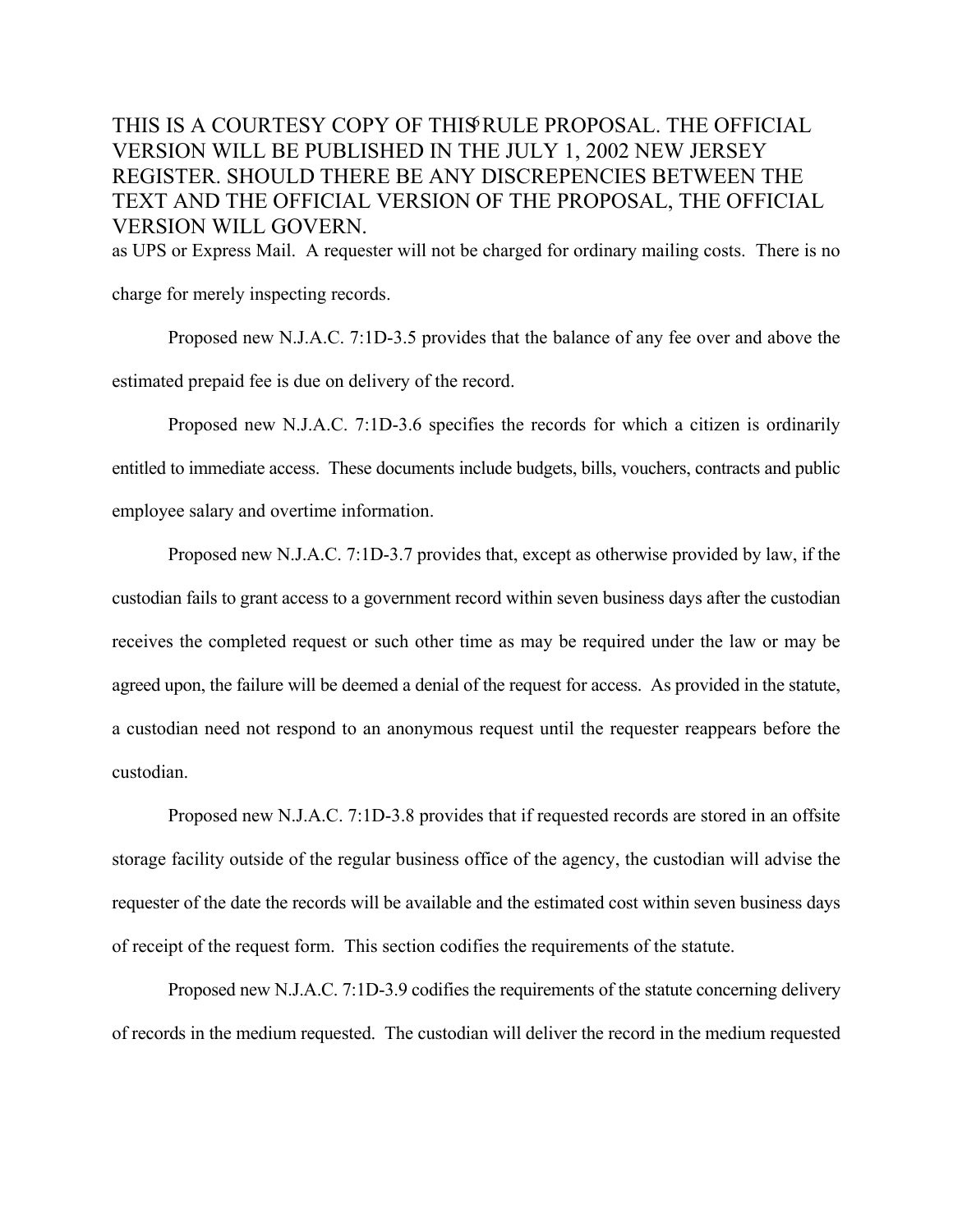unless the agency does not maintain the record in that medium and cannot reasonably convert it. In such a case, the custodian will advise the requester of the cost of providing the record in the medium requested. Such charge may include labor.

Proposed new N.J.A.C. 7:1D-3.10 deals with the computation of time. Consistent with statutes, court rules and case law, it provides that in computing the time period for granting access, the day the request is received is not included in the computation, but the last day of the period so computed is to be included. This section also clarifies that a request is not complete until all necessary information is provided by the requester and all applicable fees are paid.

#### N.J.A.C. 7:1D-4. Confidentiality of Records

Proposed new subchapter N.J.A.C. 7:1D-4 contains a list of records deemed by the Commissioner to be confidential and not subject to public access under the provisions of N.J.S.A. 47:1A-1 et seq. as amended and supplemented. This subchapter is proposed under the authority of N.J.S.A. 47:1A-1 et seq. and Executive Order No. 9 (Hughes 1963). Under authority of the statute, that Executive Order authorized the head or principal executive of each principal Department of State government to adopt and promulgate regulations setting forth which records of the Department shall not be deemed public records. The regulations apply to all divisions within the Department as well as those assigned or allocated to the Department, commonly known as "in but not of" agencies. Proposed new N.J.A.C. 7:1D-4.1 describes the scope and applicability of the subchapter.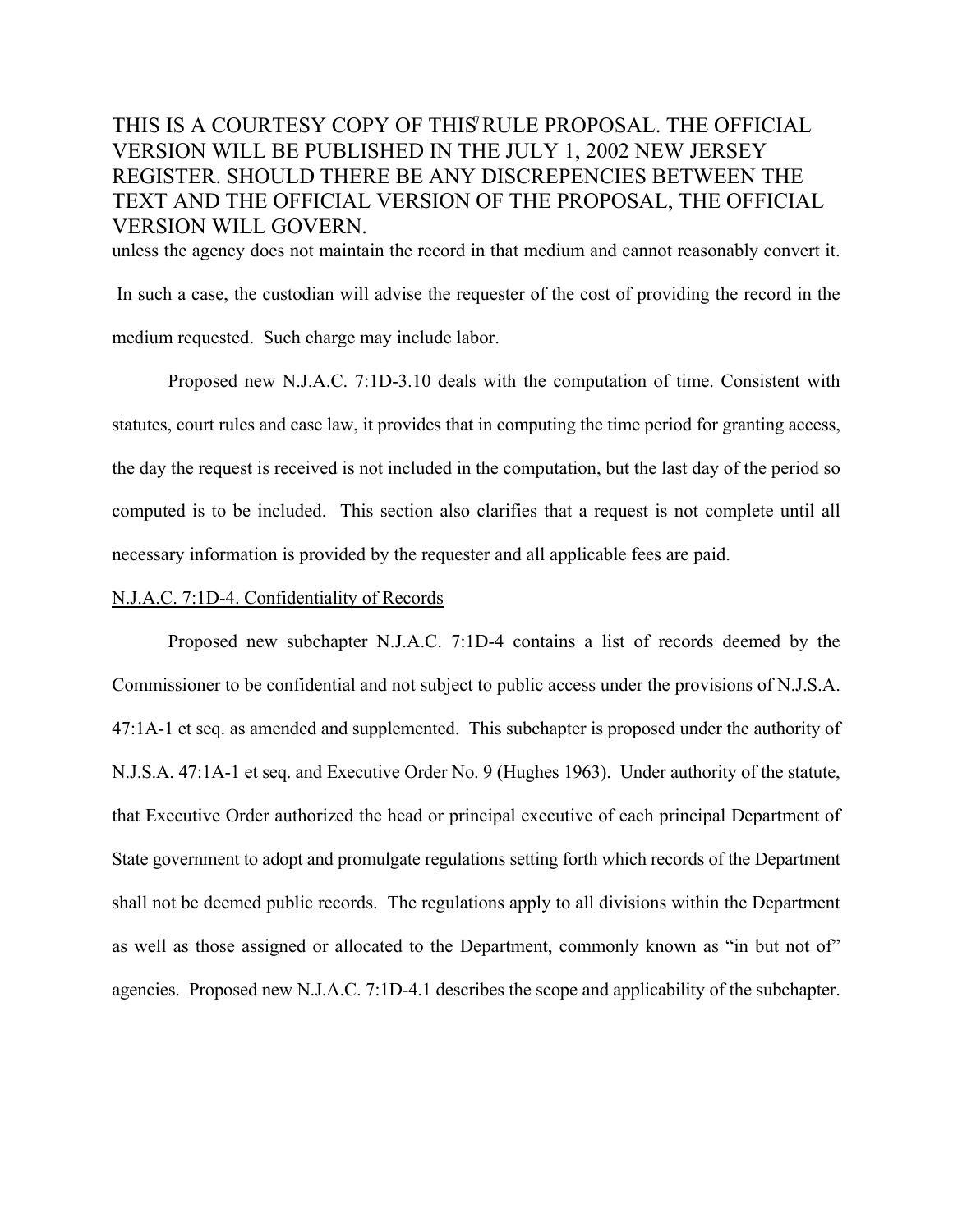Proposed new N.J.A.C. 7:1D-4.2 sets forth those records of the Department that are not deemed government records for the purposes of N.J.S.A. 47:1A-1 et seq. as amended and supplemented and establishes the responsibility for access to records of the Department held by the Office of Information Technology (OIT, the State Records Center of the Division of Archives and Records Management (DARM) of the Department of State, or in an offsite storage facility outside of the regular business office of the agency, and furthermore, institutes legal custody of, and responsibility for access to, records of the Department transferred to the State Archives. N.J.A.C. 7:1D-4.2(a)26.

 Proposed new N.J.A.C. 7:1D-4.2 (a) 1 makes confidential information regarding the location of threatened and/or endangered plant and animal species, rare plant and animal species, and natural communities, as well as information regarding the location of historic and/or archeological sites, provided the record is not being used as the basis for a regulatory or enforcement action. The Department is concerned that the release of locational information regarding endangered and rare plants and animals, and regarding historic and archeological sites might result in the illegal collection of specimens or vandalism of sites. There is also concern that these areas might be damaged by people who might want to eliminate an impediment to developing a piece of property. However, where the Department uses such information as a basis for its permit or enforcement decisions, it will provide the information to the public.

Proposed new N.J.A.C. 7:1D-4.2 (a) 2 makes information related to Green Acres and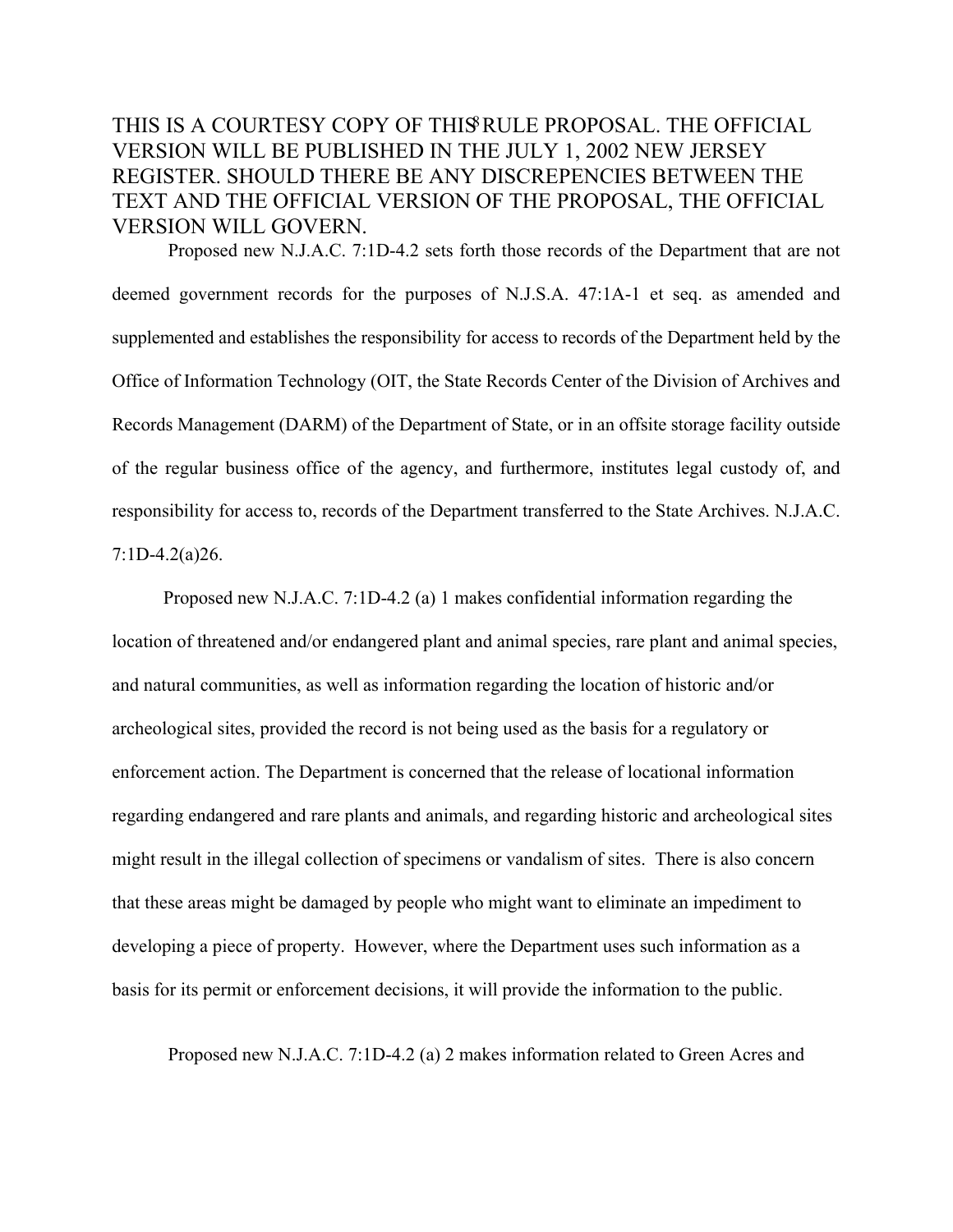Natural Lands Trust land acquisitions, program offerings, active projects, and title investigations, confidential if disclosure would jeopardize these transactions or affect penalty negotiations. The Department is concerned that releasing this information would hamper negotiations for land purchases, because the State's "bottom line" would be known while the seller or other potential purchaser of a property would not be required to divulge such information while negotiating a possible sale. The confidentiality of the information until the closing of title is essential to the integrity of the contracts for purchase, the functioning of the programs, and the achievement of the goals of acquiring and preserving open space and natural resources. This exemption balances the public's interest in the information with the Department's obligation to ensure the taxpayers' and State's interests in these transactions are protected.

Proposed new N.J.A.C. 7:1D-4(a)3 is intended to protect the Department's accounts from unauthorized use. It is supported by the provisions in OPRA that protect from disclosure personal and financial information, as well as by those that protect from disclosure information that would give an advantage to competitors or bidders.

Proposed new N.J.A.C. 7:1D-4(a) 4 makes information related to a nuclear power plants confidential if it would jeopardize the public health, safety and welfare or the security of the plant if it were disclosed. An OPRA exemption applies to emergency or security information or to procedures for a building or facility that would jeopardize security of the building or facility or the people therein. This exemption expands the scope of the exemption so that information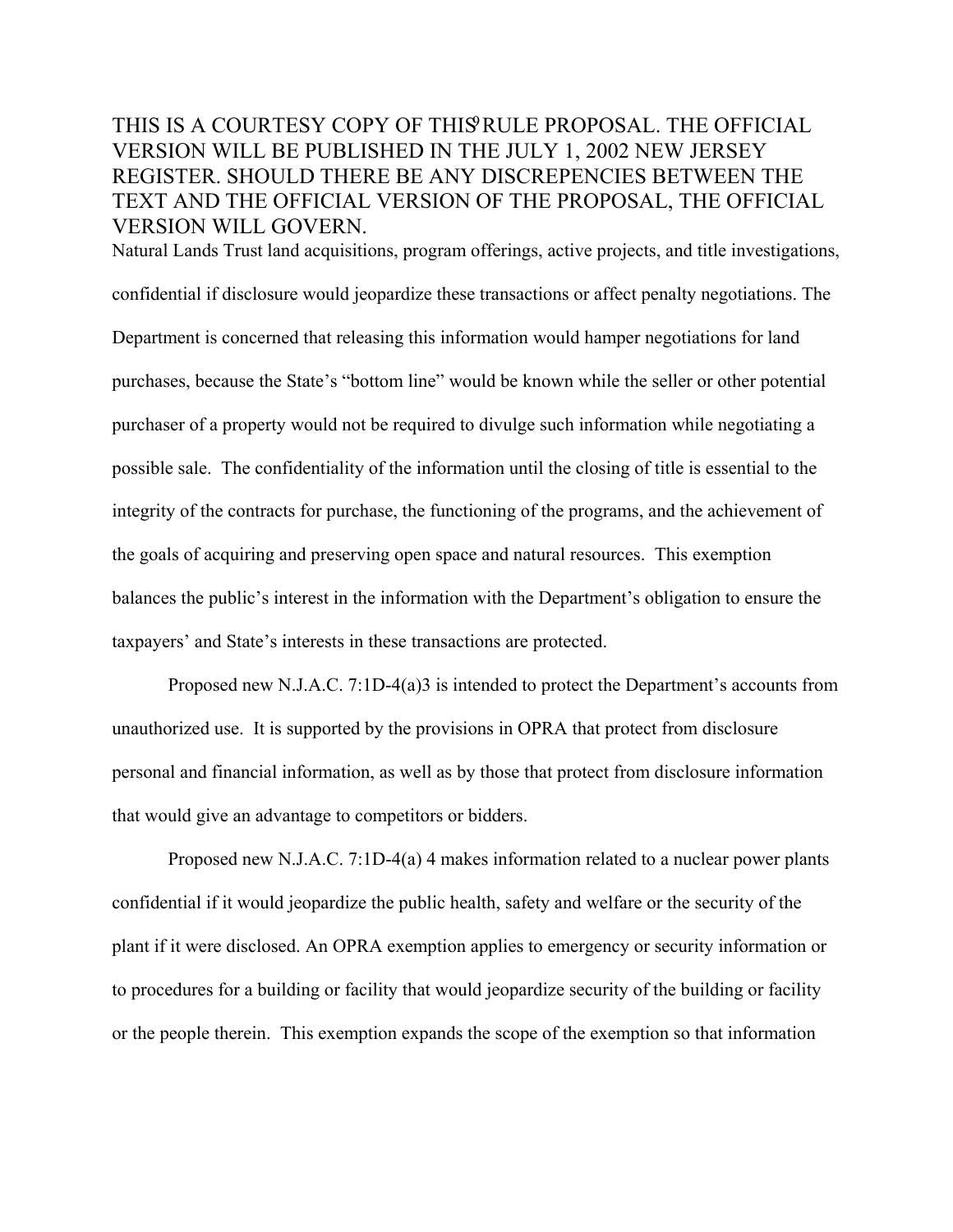that would jeopardize the public beyond the power plant itself can be protected.

Proposed new N.J.A.C. 7:1D-4(a) 5 and 23 makes certain information concerning individuals confidential, including medical information, personal contact information, information related to inquiries in possible violations of law except as necessary to investigate or prosecute the violation; tax returns, personal financial information unless required by law to be disclosed, information related to fitness to obtain or retain a license other than disciplinary history, employment history except as necessary to show compliance with requirements of the employee's position. This rather detailed listing of personal identifying information is supported by the provisions in OPRA exempt from disclosure certain identifying personal information, as well as personnel and pension records. The proposed exemption more specifically lists the information that would likely be part of an employee's personnel file that should be protected for privacy reasons or to prevent potential misuse against the employee by a third party.

Proposed new N.J.A.C. 7:1D-4(a) 6 makes records relating to mediation proceedings conducted by or on behalf of the Department confidential. This exemption is intended to help ensure the integrity of the mediations the Department conducts, since mediations may not involve attorneys, and attorney-client privilege would not attach as it would for settlement discussions. The New Jersey courts have stressed that mediation proceedings should be confidential. The final agreement that results from the mediation will be a public record.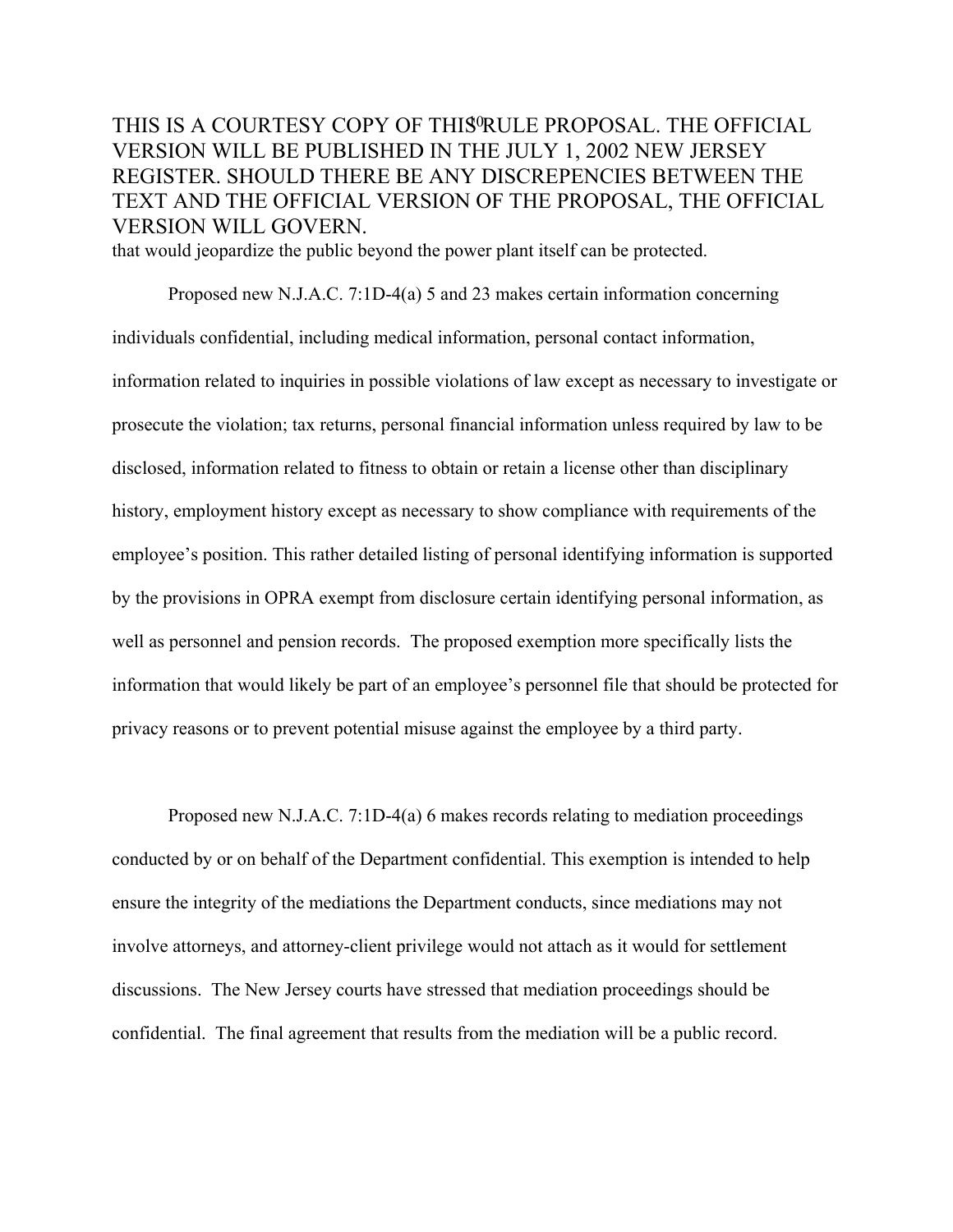Proposed new N.J.A.C. 7:1D-4(a) 7 makes standard operating procedures (SOPs) relating to how the Department conducts enforcement actions confidential. Under OPRA, the Department's internal procedures manuals, once completed and put into practice, are likely to be considered public records. However, release of the SOPs that describe enforcement protocols, such as frequency of inspection, could undermine the integrity of the Department's enforcement programs. Since OPRA supports the protection of records related to ongoing investigations or inspections, the protection of the underlying SOPs for conducting enforcement actions is an appropriate, and limited, extension.

Proposed new N.J.A.C. 7:1D-4(a) 8 makes records that reveal the identity of a complainant confidential. This exemption is supported by the OPRA exemption for records of criminal investigations, which records would include the identity of the complainant. However, the Department believes protection of the identity of complainants who provide information to the Department in non-criminal matters is necessary. Release of the identity of complainants could have a chilling effect, for instance, on the use of the DEP hotline to register complaints or potential violations of the environmental laws and regulations.

N.J.A.C. 7:1D-4(a) 9 makes inventories of enforcement resources and policies or plans of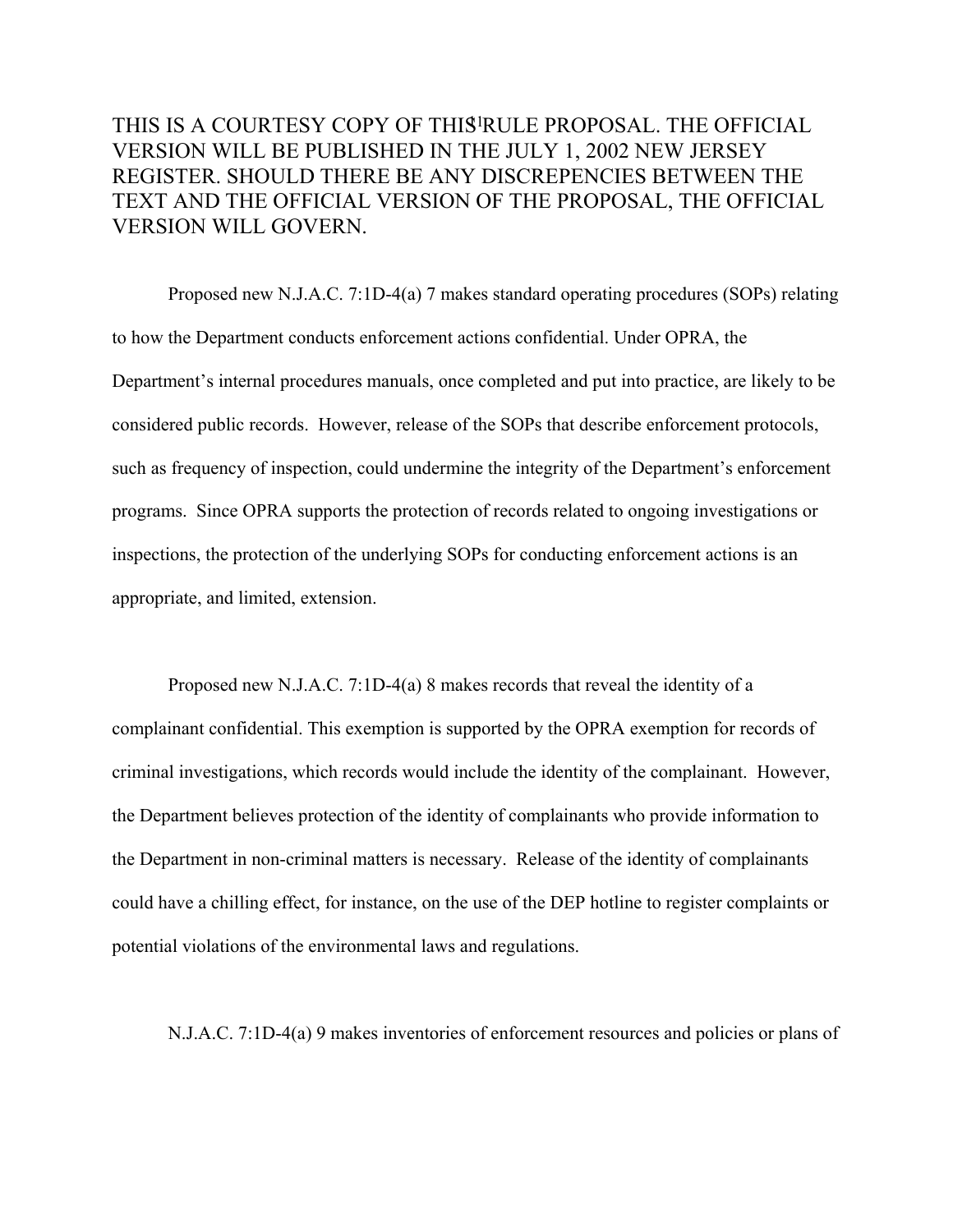THIS IS A COURTESY COPY OF THIS<sup>2</sup>RULE PROPOSAL. THE OFFICIAL VERSION WILL BE PUBLISHED IN THE JULY 1, 2002 NEW JERSEY REGISTER. SHOULD THERE BE ANY DISCREPENCIES BETWEEN THE TEXT AND THE OFFICIAL VERSION OF THE PROPOSAL, THE OFFICIAL VERSION WILL GOVERN. the Department pertaining to mobilization and deployment for emergency response, including

employee emergency contact information, confidential. This exemption is intended to protect information that, if disclosed, might be used to hamper the Department's ability to respond to emergencies and consequently put the public health, safety, and welfare at risk.

N.J.A.C. 7:1D-4(a) 10 makes meeting minutes and records relating to executive sessions of advisory groups or councils confidential. This exemption is supported by the Open Public Meetings Act.

N.J.A.C. 7:71D-4(a) 11 makes solid waste hauler customer lists confidential. This exemption is based on the New Jersey Supreme Court's ruling in In Re Request for Solid Waste Utility Customer Lists, 106 NJ 508 (1987), and the Department has codified the protection of these records in its solid waste regulations at N.J.A.C. 7:26H. However, since the Solid Waste Utility Control Act under which those regulations are promulgated does not explicitly authorize the confidentiality protection, the Department is proposing to establish the exemption in this rule.

Proposed new N.J.A.C. 7:7-1D-4(a) 12 exempts information requested by any Federal agency, including USEPA, to be maintained confidential in connection with enforcement of a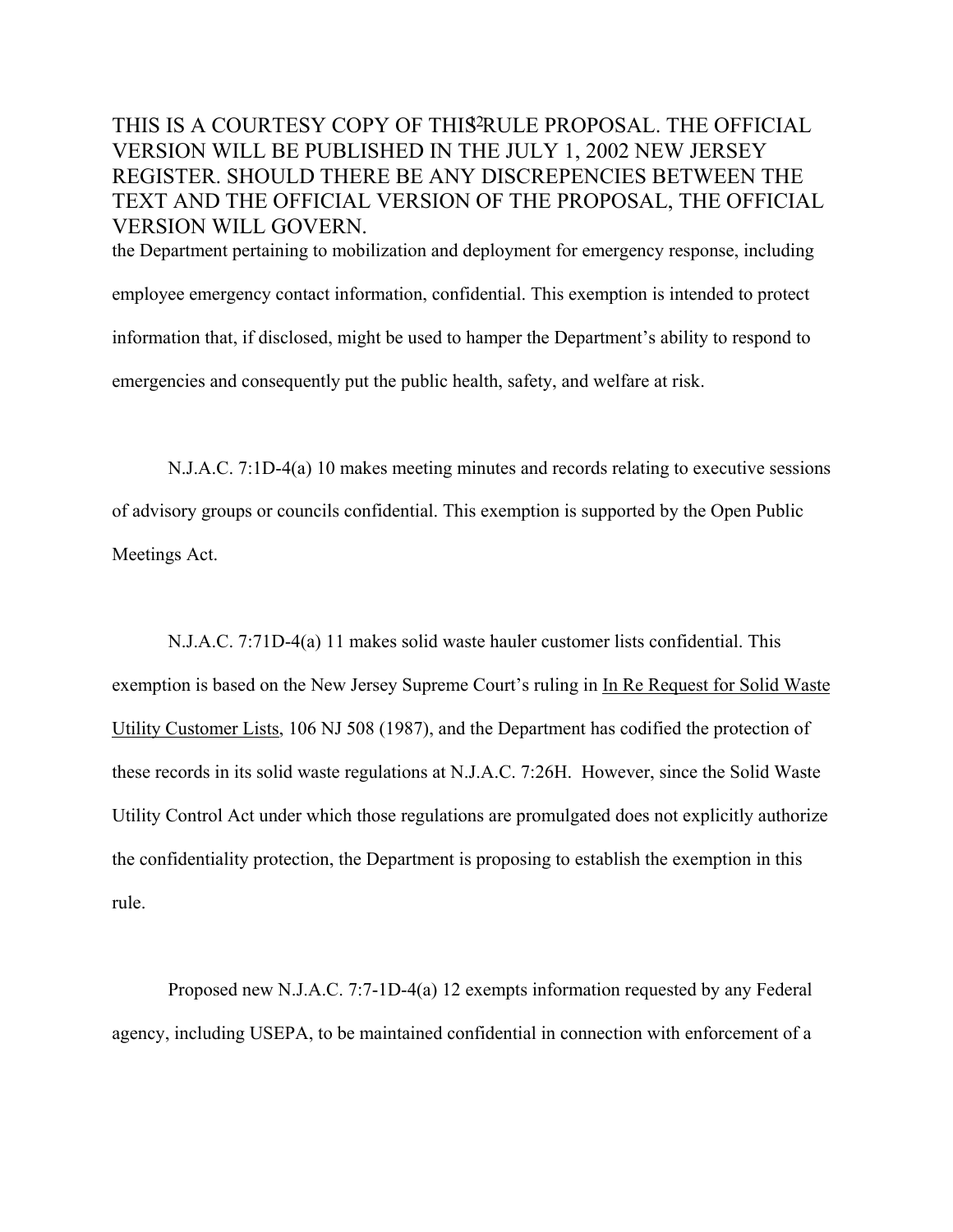federally delegated program or a joint Federal/State enforcement action. The records covered by this exemption would be exempt from disclosure under the Federal Freedom of Information Act. Since the records would be confidential while in the possession of the Federal agency, they should also be confidential in the possession of the Department when the Department is engaged in enforcement of the Federal program or a joint Federal/State enforcement action.

Proposed new N.J.A.C. 7:7-1D-4(a) 13 through 22 exempts records that raise concerns from a domestic security perspective. Proposed N.J.A.C. 7:7-1D-4(a) 13 exempts Discharge Prevention Containment and Countermeasure (DPCC) and Discharge Cleanup and Removal (DCR) plans and related site plans. These are plans detailing measures to prevent discharges of hazardous substances at major facilities and to minimize the impact of and outline the cleanup procedures for any discharges that may occur. The site plans show the location of storage tanks, drum storage and other structures or areas involving hazardous substances and areas used for prevention of discharge and other security measures.

Proposed new N.J.A.C. 7:7-1D-4(a)14 exempts off-site consequence analyses which describe impacts of worst case and alternative case accidental release scenarios for facilities regulated under the Toxic Catastrophe Protection Act.

Proposed new N.J.A.C. 7:71D-4(a)15 exempts transmission pipeline registrations that describe and depict locations of hazardous substance pipeline alignment, storage areas, transfer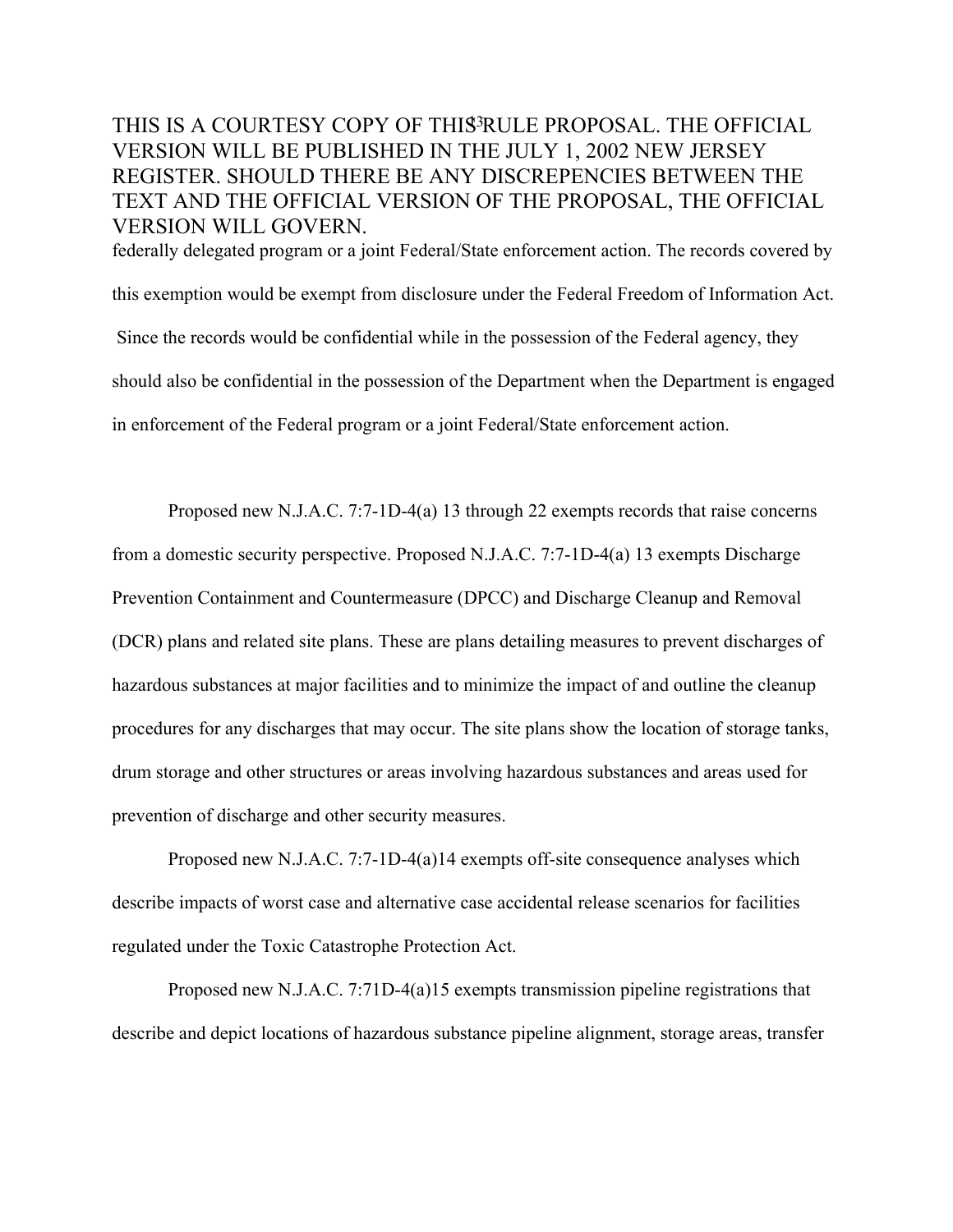areas and points at which pipelines enter and leave the State as well as the throughput.

Proposed new N.J.A.C. 7:71D-4(a)16 and 17 exempt certain information issued by the Nuclear Regulatory Commission. Section 16 addresses radioactive materials licenses and section 17 addresses advisories related to the use and possession of radioactive material including information regarding "lessons learned" and related to improving security.

Proposed new N.J.A.C. 7:71D-4(a)18 exempts the listing of generators of low level

radioactive waste which reflects the amounts and types of wastes and its location. This

information is not otherwise available to the public.

Proposed new N.J.A.C. 7:71D-4(a)19 exempts national defense related information from Lockheed Martin's Aegis Radar system facility.

Proposed new N.J.A.C. 7:71D-4(a)20 exempts shielding designs for sources of radiation which would identify the location of this equipment.

Proposed new N.J.A.C. 7:71D-4(a)21 exempts Environmental Emergency preparedness plans such as emergency procedures plans for Wastewater Treatment facilities pursuant to N.J.A.C. 7:14A-6.12(D).

Proposed new N.J.A.C. 7:71D-4(a)22 exempts inundation maps submitted as part of the Emergency Action plans pursuant to N.J.A.C. 7:20-1.7f and 1.11i which estimate the impact of flooding due to dam failures.

Proposed new N.J.A.C. 7:71D-4(a)24 exempts information related to examination data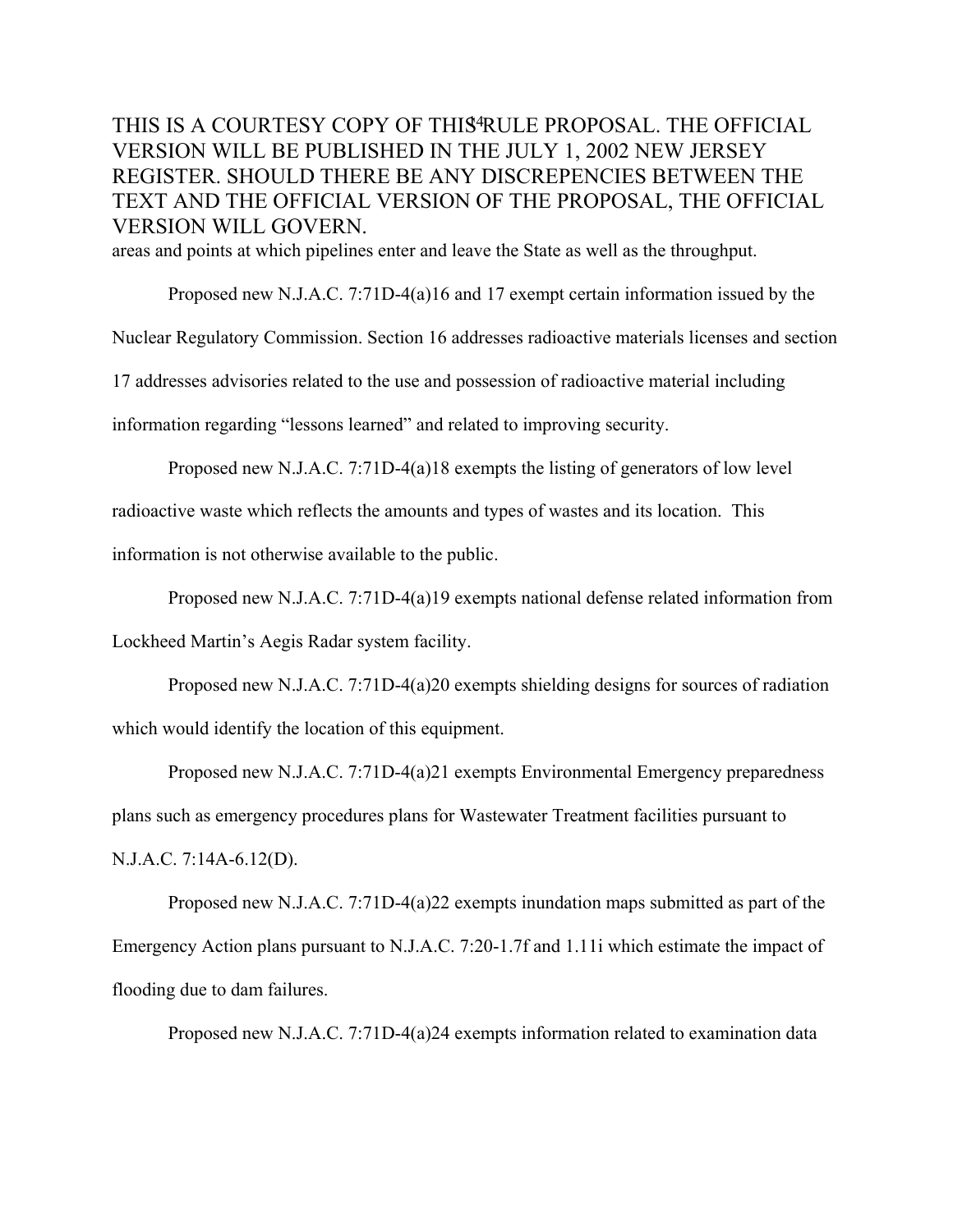for public employment or licensing. This provision ensures that test scores and exams are not

public thereby undermining the purpose of the test.

Lastly, proposed new N.J.A.C. 7:71D-4(a)25 ensures that records which one state agency makes confidential will be treated as confidential by any agency that retains the records.

Because a 60-day comment period has been provided on this notice of proposal, this notice

is excepted from the rulemaking calendar requirement under N.J.A.C. 1:30-3.3(a) 5.

#### Social Impact

The proposed new rules implement the requirements of N.J.S.A. 47:1A-1 et seq. as amended and supplemented by P.L. 2001, c.404. The proposed new rules will have a positive social impact by establishing a procedure for public access to government records held or controlled by the Department of Environmental Protection. The law requires that government records be readily accessible for inspection, copying or examination by citizens of this State unless exempt by law or regulation, but also calls upon a public agency to safeguard from public access a citizen's personal information with which it has been entrusted when disclosure would violate the citizen's reasonable expectation of privacy. These proposed new rules attempt to balance the competing policies in the statute and to exclude records where it would not be in the public interest to permit indiscriminate disclosure or copying of certain records. The proposed new rules also provide safeguards to protect, certain environmental information such as the location of endangered plants, species, historic site nominations and archeological sites if release would result in a present, imminent and substantial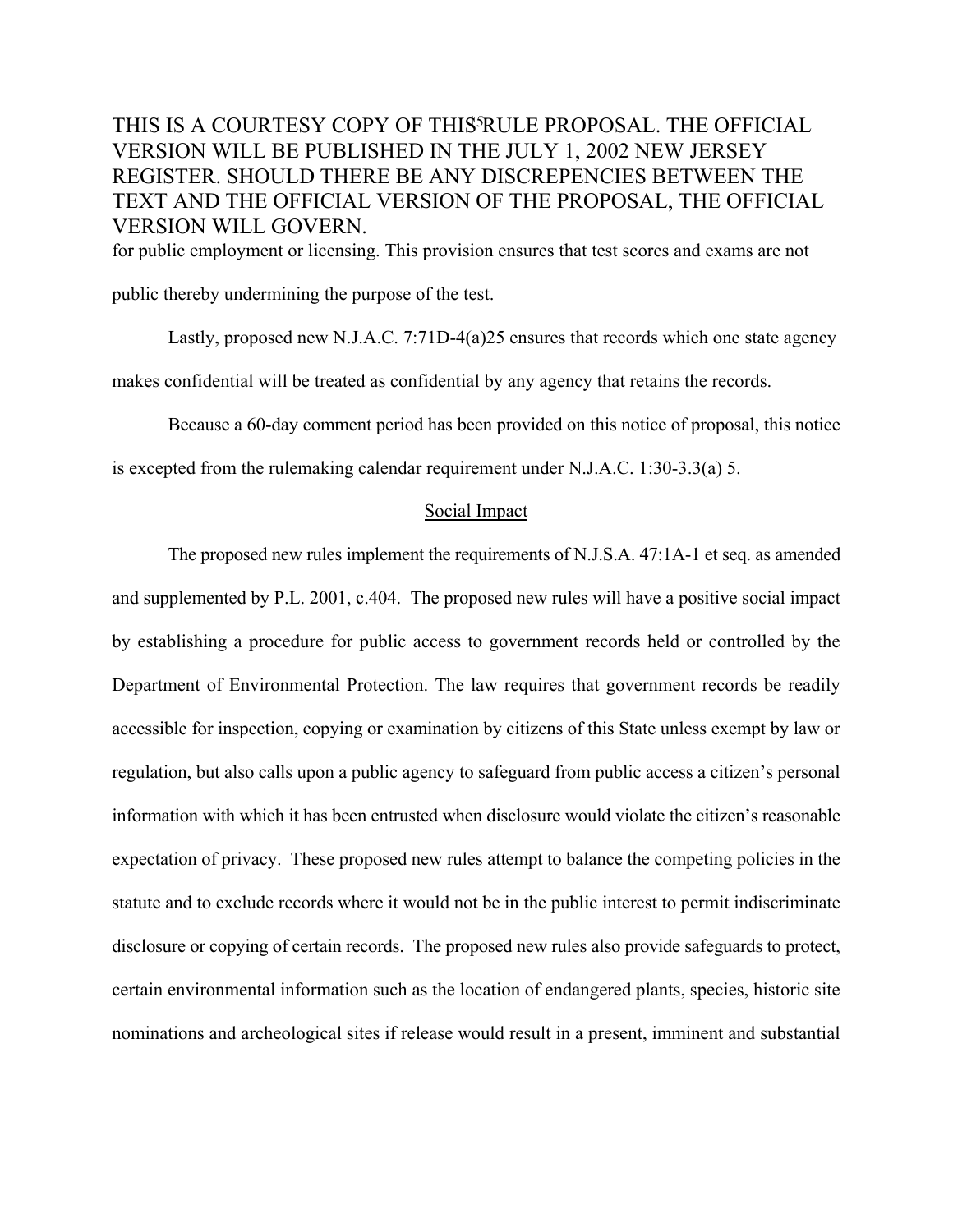risk to the resource or Green Acres and Natural Land Trust land acquisitions if it would jeopardize those transactions; emergency information such as certain emergency preparedness information or nuclear power plant information where disclosure would jeopardize health, safety and welfare; certain enforcement information that, if released, could hamper oversight or investigations such as standard operating procedures regarding the method by which the Department conducts enforcement; records that reveal the identify of a complainant; filings by whistle blowers or certain federal enforcement information provided to the State; records related to mediation proceedings; and information in which people have an expectation of privacy such as personal identifying information, solid waste hauler customer lists, and certain information that is a concern from a domestic security perspective.

#### Economic Impact

The proposed new rules will not have an economic impact on the public in excess of that provided by the statute. Persons requesting copies of government records will be required to pay the fees authorized by the statute for copies of records. The proposed rules do not impose any additional costs. The cost incurred will depend on the type and volume of records requested and the medium of delivery.

The Department, however, will incur costs in processing requests for access to government records in the time set by the Act.

#### Federal Standards Statement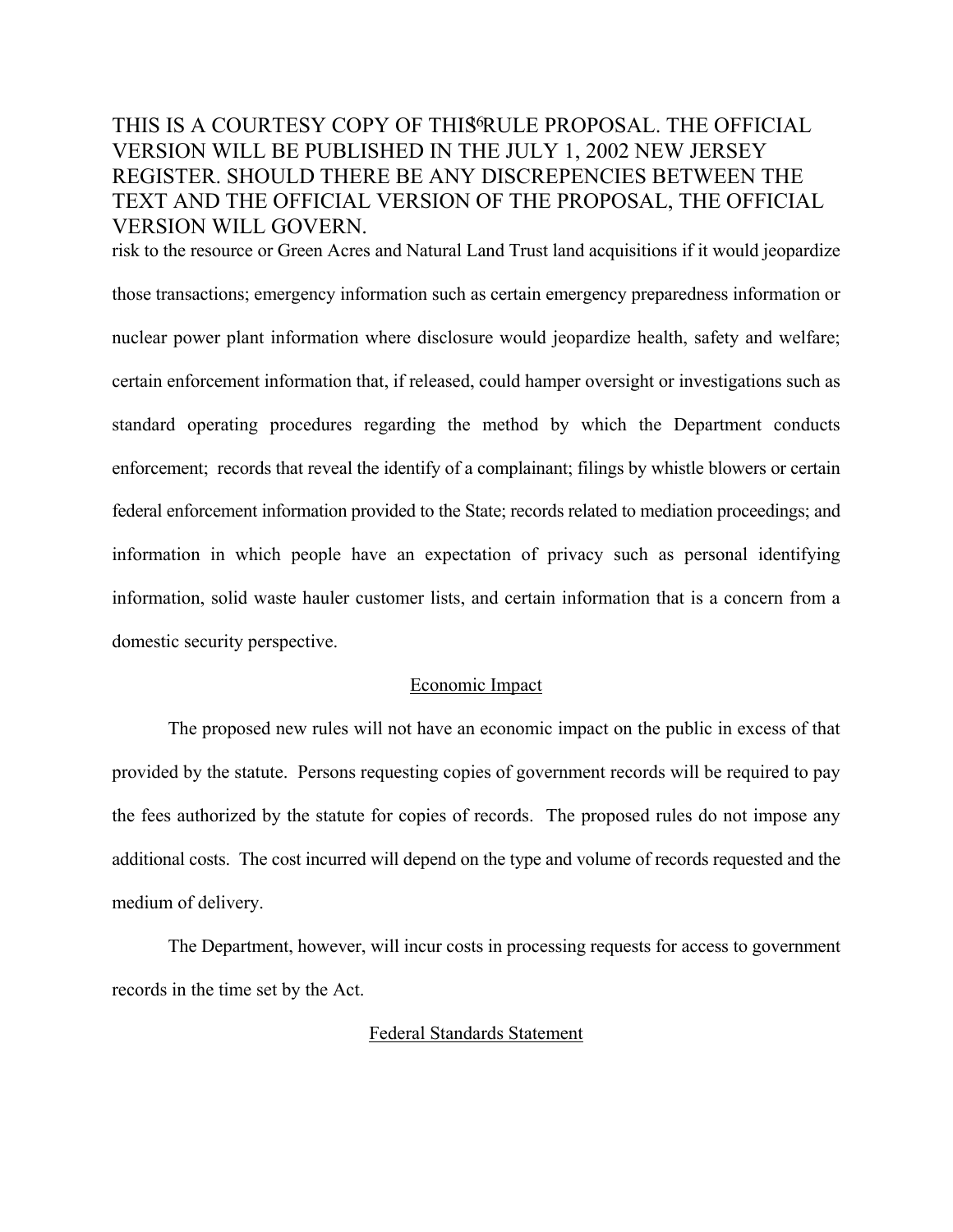A Federal standards analysis is not required because the proposed new rules are not subject to any Federal standards. The Federal Freedom of Information Act, 5 U.S.C. 550a et seq., does not apply to records of State government and does not constitute a Federal standard.

#### Jobs Impact

The proposed new rules will not have an impact on the number of jobs generated or lost in the private sector in New Jersey. It may, however, require public agencies in this State to increase the number of employees designated to respond to requests for public access.

#### Agriculture Industry Impact

The proposed new rules will not have an impact on the agriculture industry in New Jersey.

#### Regulatory Flexibility Analysis

The proposed new rules do not impose reporting or recordkeeping requirements on small businesses, as defined in the Regulatory Flexibility Act, N.J.S.A. 52:14B-16 et seq. The proposed new rules impose compliance requirements on all persons seeking access to government records pursuant to N.J.S.A. 47:1A-1 et seq. as amended and supplemented. All persons, including small businesses, will be required to submit requests for access to government records on a form approved by the Department. The statute requires the custodian of records to adopt a form for access to records. The statute authorizes fees for copies of government records. There is no exception for small businesses. The cost depends on the number of copies requested. The proposed new rules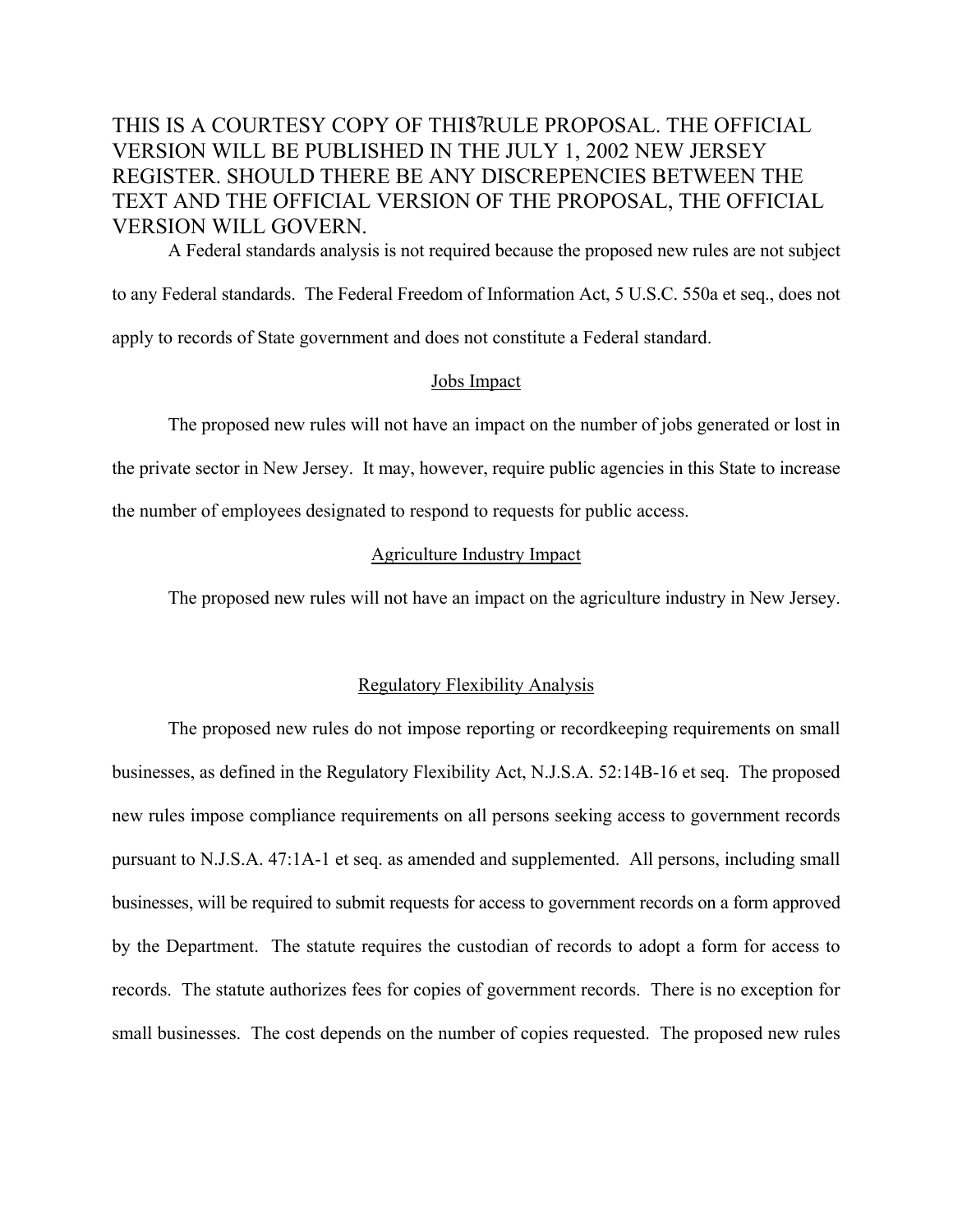provide that the fee will be the maximum set forth in the statute or a fee authorized by the statute

that does not exceed the actual cost of providing the record. The cost to the Department of providing

the record does not depend on whether the requester is a small business.

#### Smart Growth Impact

The proposed new rules will not have an impact on the achievement of smart growth or the

implementation of the State Development and Redevelopment Plan.

Full text of the proposed amendments and deletions indicated in brackets [thus]; additions indicated

in boldface **thus** new rules follows:

### CHAPTER 1 – DEPARTMENT ORGANIZATION

#### SUBCHAPTER 1. GENERAL PROVISIONS

#### 7:1-1.2 Organization of the Department

 $(a) - (b)$  (No change.)

(c) The Counselor to the Commissioner is the Commissioner's legal liaison with the Department of Law and Public Safety. The Counselor advises the Commissioner regarding policy

implications of legal issues that arise in connection with the Department's work. The Counselor

to the Commissioner oversees the following organizational units:

1. (No change.)

2. The Office of Legal Affairs, which, pursuant to Executive Order No. 6(1990), is the legal liaison with the Division of Law (in the Department of Law and Public Safety) and with the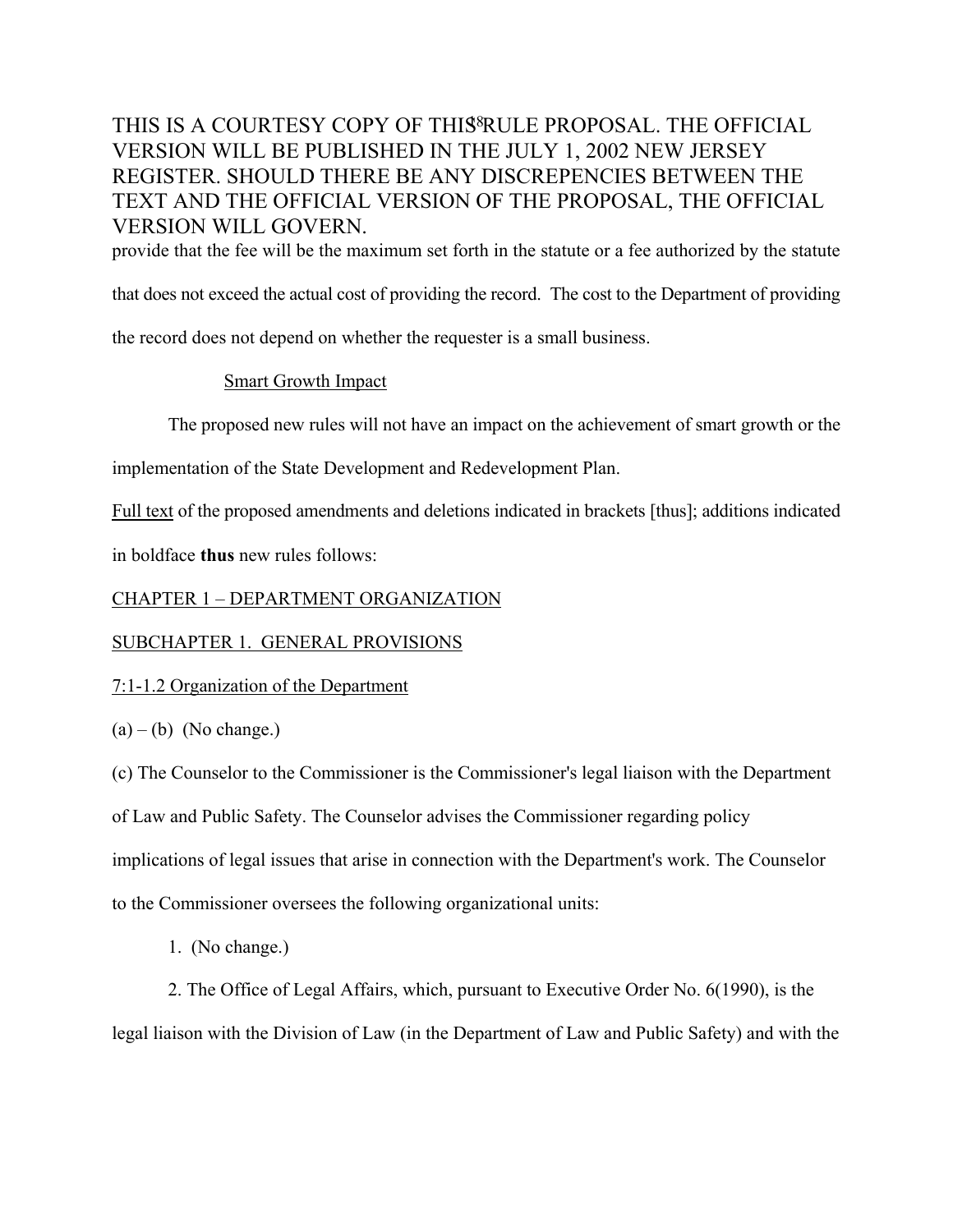Office of Administrative Law regarding rulemaking, adjudicatory hearing requests, and final

decisions in contested cases. This office also manages **[**requests for public records,**]** subpoenas of

Department employees and records, and requests for ethics advice from Department employees,

and serves as the central filing point for other communications with legal consequences (such as

bankruptcy and tort claim notices); and

3. (No change.)

 $(d) - (o)$  (No change.)

#### 7:1-1.3 Communicating with the Department

(a) (No change.)

(b) Requests for inspection, copying, or obtaining a copy of any **[**public**]** government record

required to be made available under N.J.S.A. 47:1A-1[, Examination and Copies of Public

Records, should**]** et seq. shall be submitted to**[**:

Department of Environmental Protection

Office of Legal Affairs

Attention: Public Records Request

401 East State Street

PO Box 402

Trenton, NJ 08625-0402**]**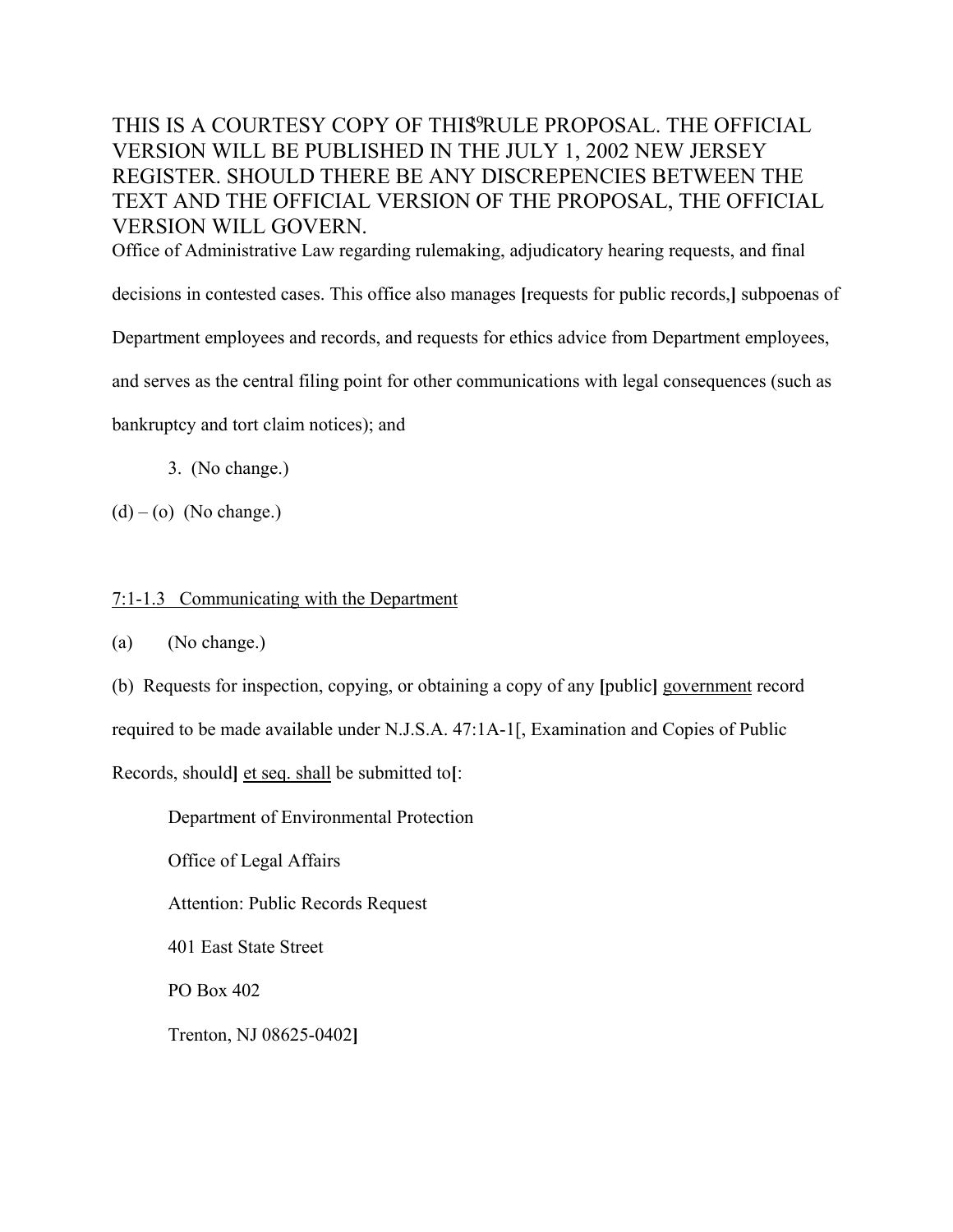the Department in accordance with the procedures set forth in the Department's rules of General

Practice and Procedure at N.J.A.C. 7:1D-3, Requests for Access to Government Records, and

N.J.A.C. 7:1D-4, Confidential Records.

### CHAPTER 1D – GENERAL PRACTICE AND PROCEDURE

### SUBCHAPTER 3 REQUESTS FOR ACCESS TO GOVERNMENT RECORDS

7:1D-3.1 Scope and applicability

The rules in this subchapter apply to the Department of Environmental Protection and all divisions and agencies in the Department, including those agencies allocated to the Department to satisfy the requirements of Article V, Section 4, Paragraph 1 of the New Jersey Constitution, commonly known as "in but not of" agencies except as provided in N.J.A.C. 7:1D- 3.2 below.

7:1D-3.2 Custodian of records

(a)Pursuant to P.L. 2001, c. 404, the Commissioner shall designate a custodian of records for the Department of Environmental Protection, who shall be responsible for requests for access to government records of the Department.

(b) The following agencies allocated to the Department to satisfy the requirements of Article V, Section 4, Paragraph 1 of the New Jersey Constitution, commonly known as "in but not of"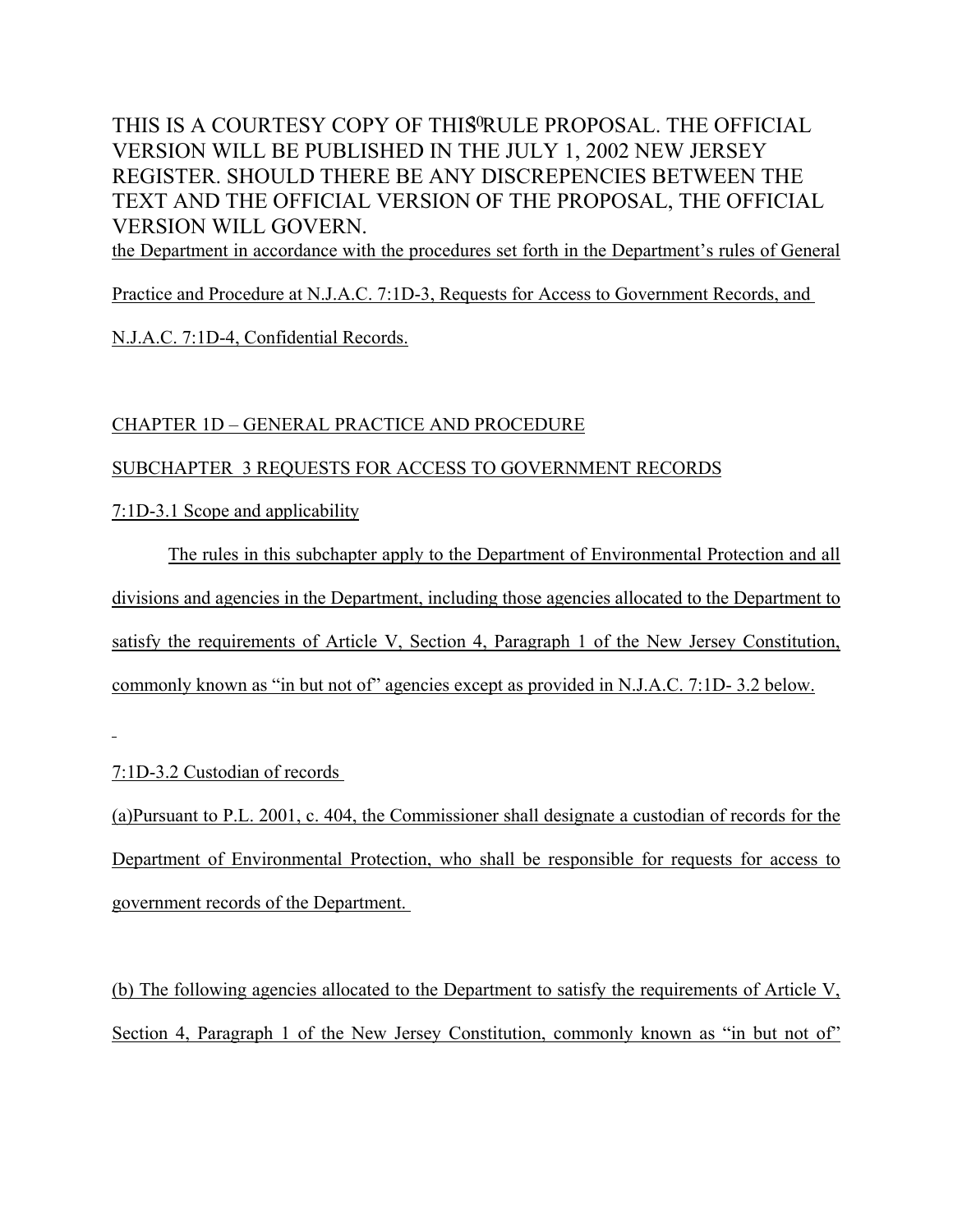agencies, shall designate a custodian of records who shall be responsible for requests for access to

records held or controlled by that agency:

- 1. New Jersey Environmental Infrastructure Trust
- 2. Board of Commissioners of Pilotage
- 3. Delaware and Raritan Canal Commission
- 4. Brownfield Redevelopment Task Force
- 5. Clean Ocean and Shore Trust
- 6. Environmental Risk Assessment and Risk Management Study Commission
- 7. The Pinelands Commission
- 8. New Jersey Water Supply Authority

 (c) The address and other contact information for the records custodian shall be posted on the Department of Environmental Protection web site and otherwise made available to the public. The contact information is as follows:

1. Chief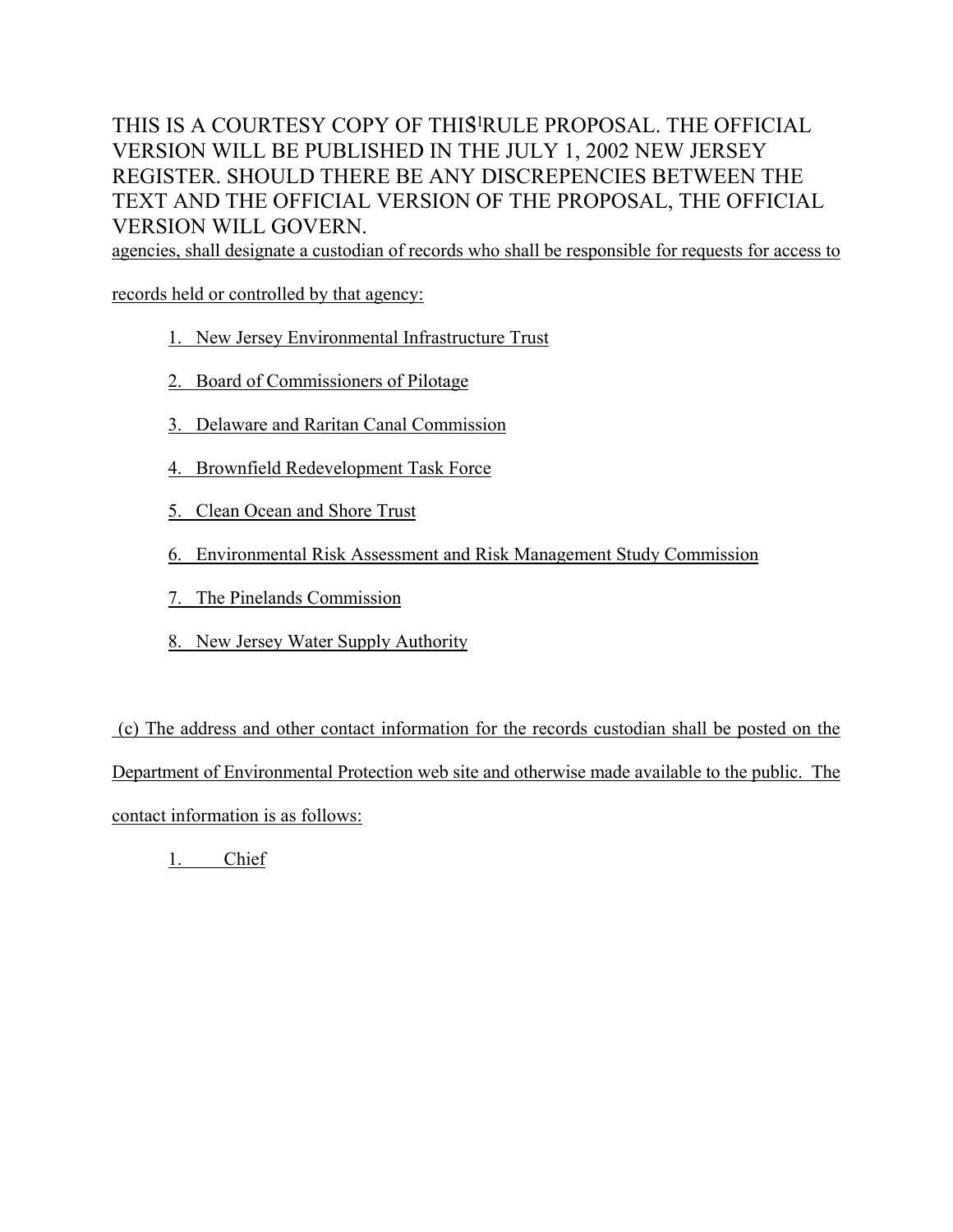Office of the Records Custodian

New Jersey Department of Environmental Protection

P.O. Box 402

401 East State Street

Trenton, New Jersey 08625-0402

E-mail: Records.Custodian @dep.state.nj.us

Web site: [www.nj.gov/dep/records](http://www.nj.gov/dep/records)

2. Attention: Record Custodian

New Jersey Environmental Infrastructure Trust

P.O. Box 440

3131 Princeton Pike

Bldg. 6, Suite 201

Lawrenceville, New Jersey 08648

3. Attention: Records Custodian

Board of Commissioners of Pilotage

2 DeWolf Road

Old Tappan, New Jersey 07675

4. Attention: Records Custodian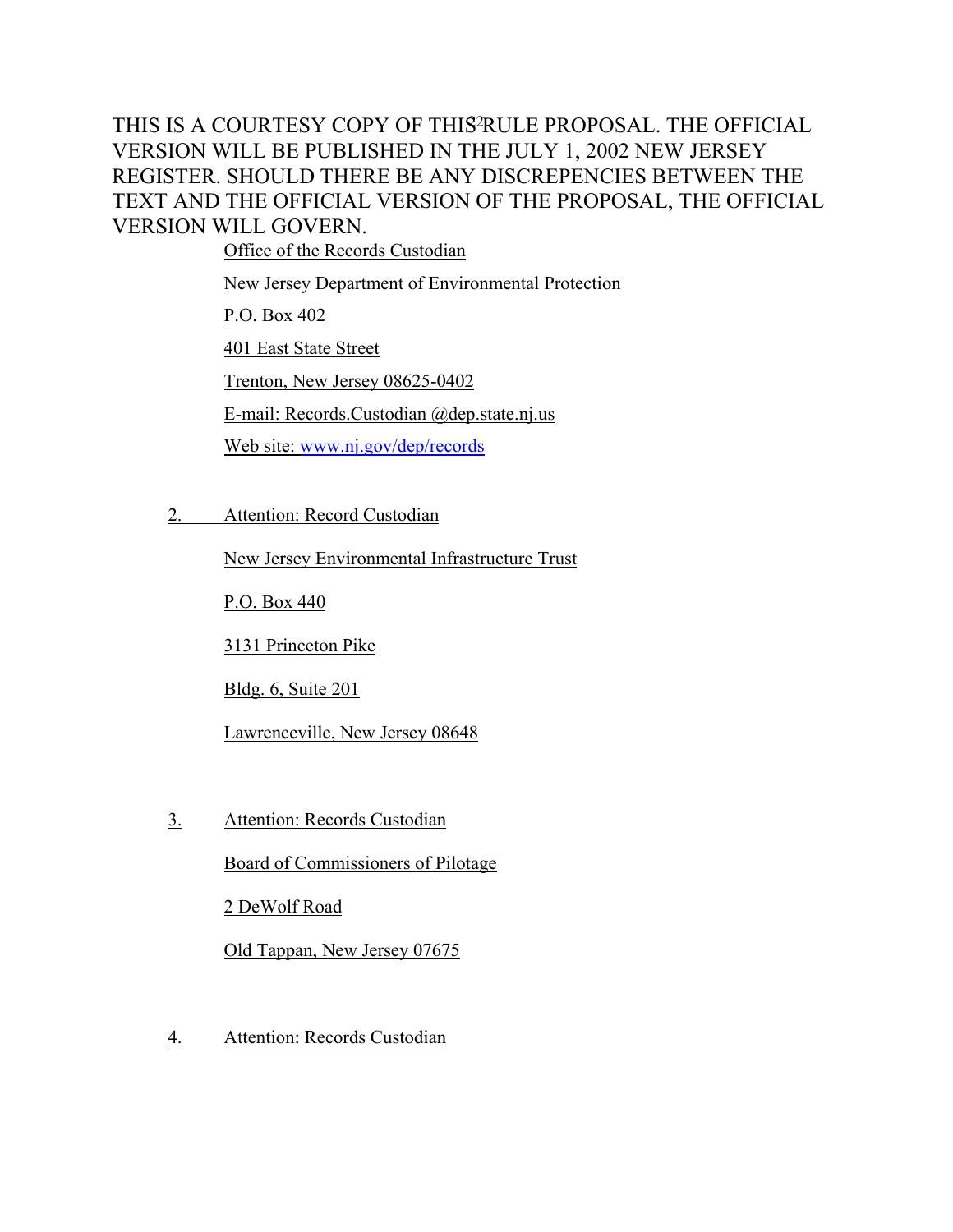Delaware and Raritan Canal Commission

P.O.Box 539

Stockton, New Jersey 08559

5. Attention: Records Custodian

Brownfield Redevelopment Task Force

33 West State Street, 4<sup>th</sup> floor

P,O. Box 204

Trenton, New Jersey 08625

6. Attention: Records Custodian

Clean Ocean and Shore Trust

Cook College Rutgers University

Institute of Marine and Coastal Sciences

71 Dudley Road

New Brunswick, N.J. 08901-8521

7. Attention: Records Custodian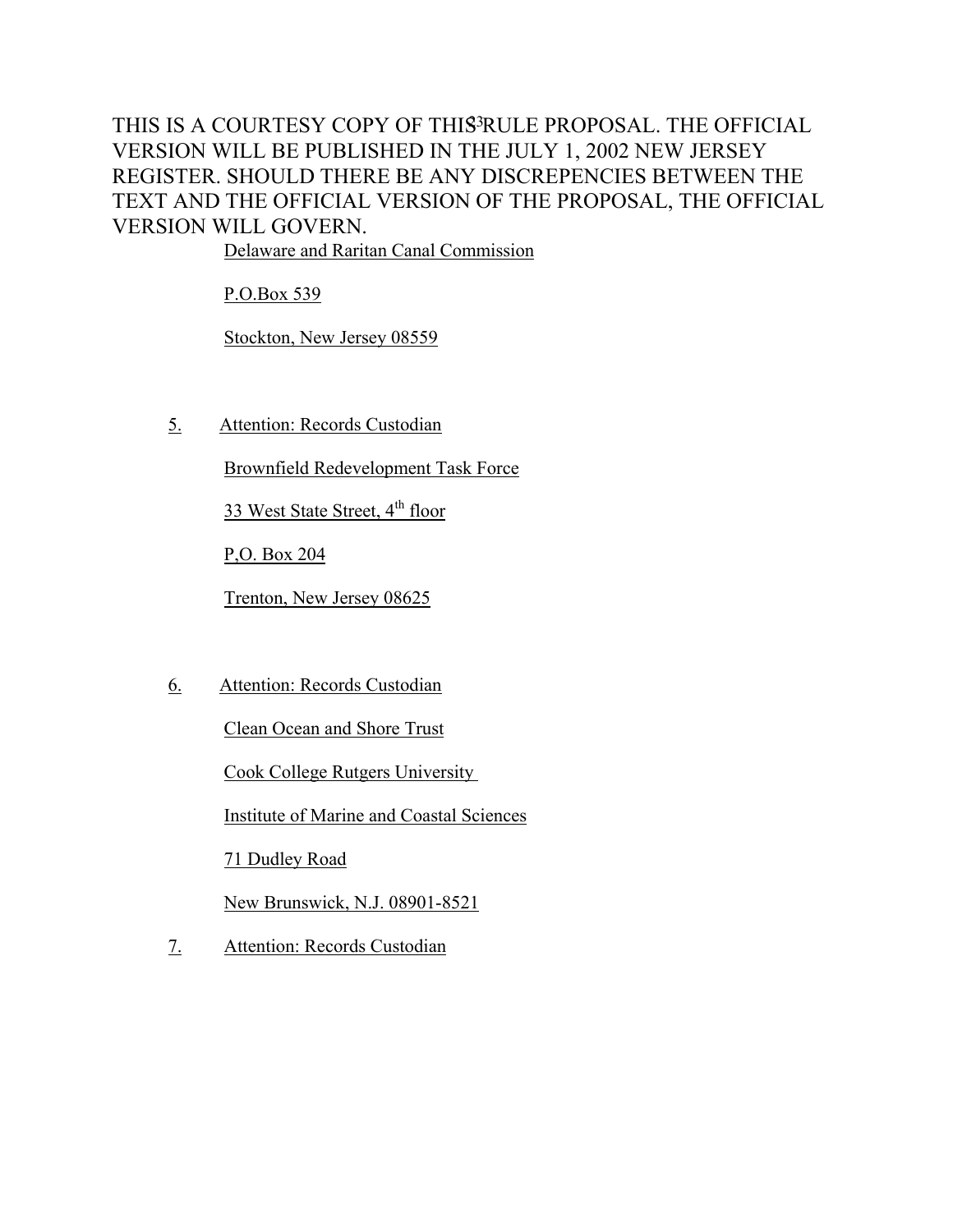Environmental Risk Assessment and Risk Management Study Commission

Environmental and Occupational Health Services

681 Freylingheysen Road

P.O. Box 1179

Piscataway, N.J. 08855-1179

8. Attention: Records Custodian

The Pinelands Commission

P.O. Box 7

Springfield Road

New Lisbon, New Jersey 08064

9. Attention: Records Custodian

New Jersey Water Supply Authority

P.O. Box 5196

Clinton, New Jersey 08809

7:1D-3.3 Requests for government records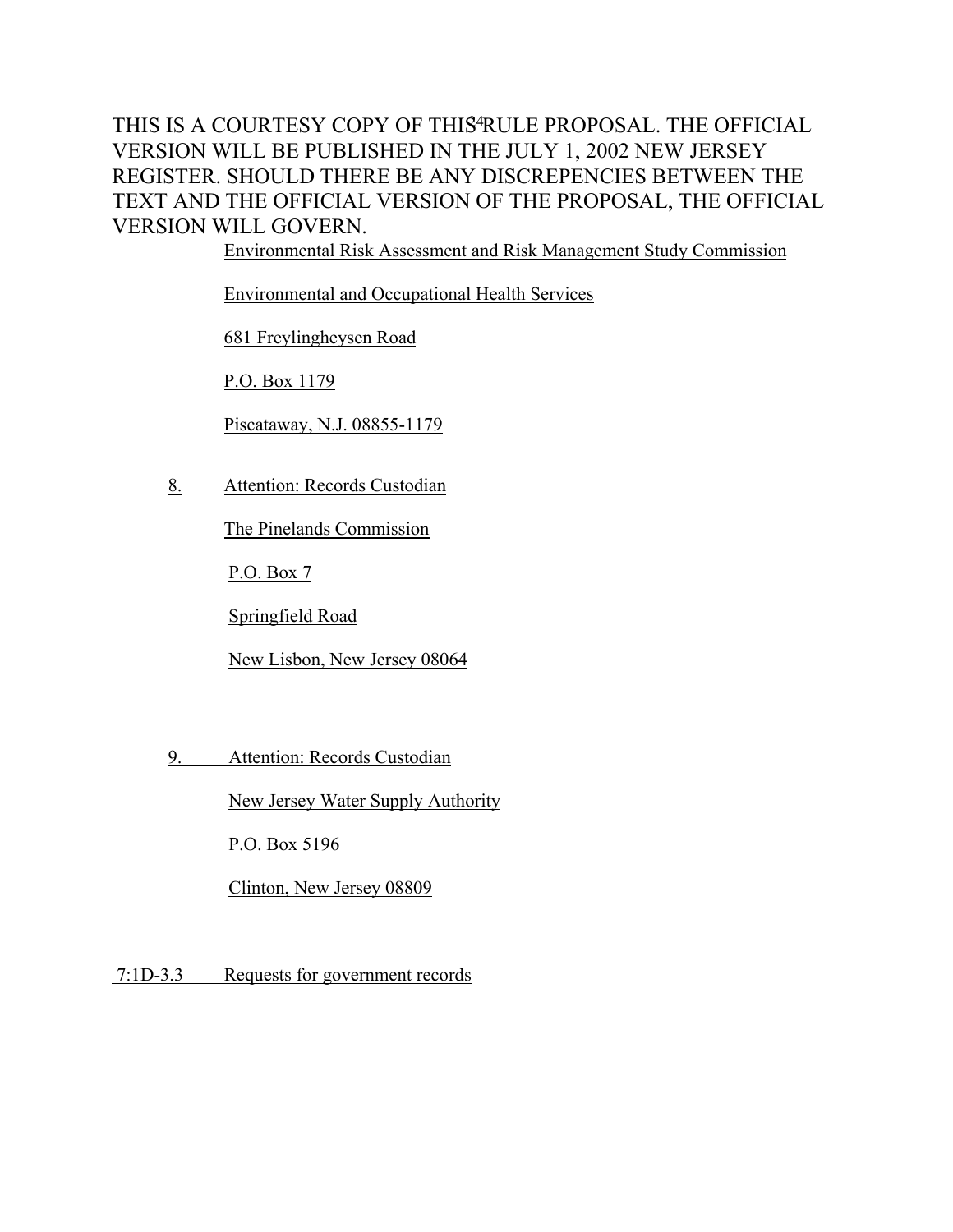(a) All requests for access to government records pursuant to N.J.S.A. 47:1A-1 et seq., as amended and supplemented, held or controlled by the Department of Environmental Protection or an "in but not of" agency listed in N.J.A.C. 7:1D-3.2 (b) above, shall be in writing on a form approved by the Department. For the purposes of this subchapter, access means inspection, examination or copying.

(b) The requester shall be requested to provide the following information on the form:

- 1. The name, address, and telephone number of the requester;
- 2. A description of the government record sought including:
	- i. The street address or tax block and lot number of the specific parcel that is the subject of the request;
	- ii. The name of the municipality in which a facility, site, or parcel that is the subject of a request is located;
	- iii. The name of the county in which the facility, site, or parcel that is the subject of a request is located;
	- iv. The name of the facility if the request is related to a facility;
	- v. The name of the owner or operator of a site or facility if known and the request is related to a site or facility;
	- vi. The name of the individual, site or facility involved, if the request is related to an inspection; and
	- vii. The type of permit that is the subject of a request and any identifying numbers such as permit or case numbers.
- 3. A statement as to whether the requester is involved in litigation with the Department or in litigation with another entity related to the records request.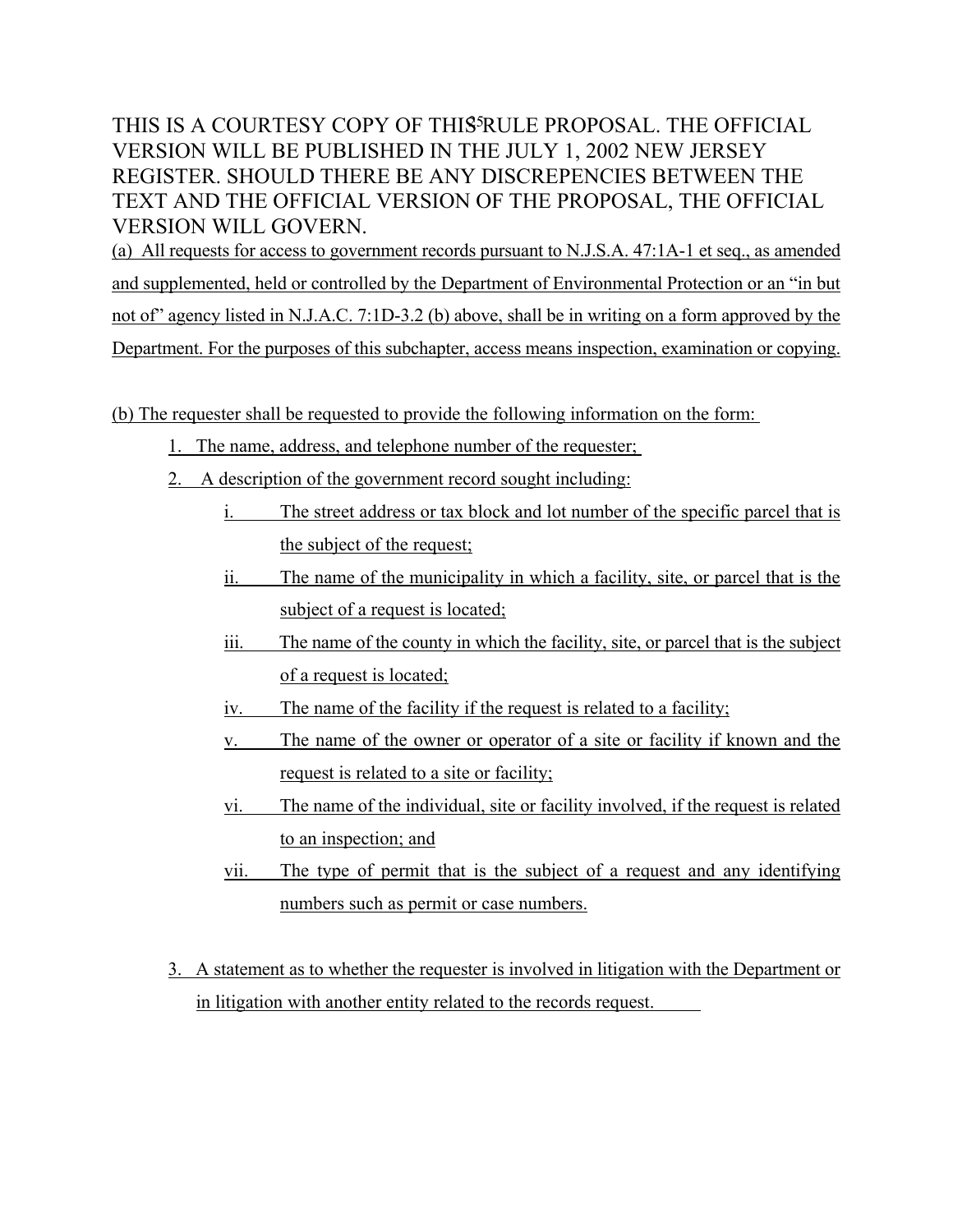4. The method of access and if copies are sought, the medium requested and mode of delivery; and

- 5. The date submitted to the Department or agency custodian.
- (c) The request form shall also include an identified space for:
	- 1. The custodian to indicate whether the request is granted or denied;
	- 2. Specific directions and procedures for requesting a record;
	- 3. A statement that prepayment of fees is required and the fees to be charged;
	- 4. The time period within which the public agency is required to make the record available;
	- 5. The custodian to sign and date the form;
	- 6. A statement of the requester's right to challenge a decision by the custodian to deny access;
	- 7. The reasons for a denial of a request, in whole or in part;
	- 8. The procedures for challenging a denial of access;
	- 9. The custodian to indicate whether the requester has agreed to grant an extension of time;
	- 10. A certification by the requester that they have not been convicted of an indictable offense under the laws of this State, any other state or the United States; and
	- 11. The toll free number of the Government Records Council.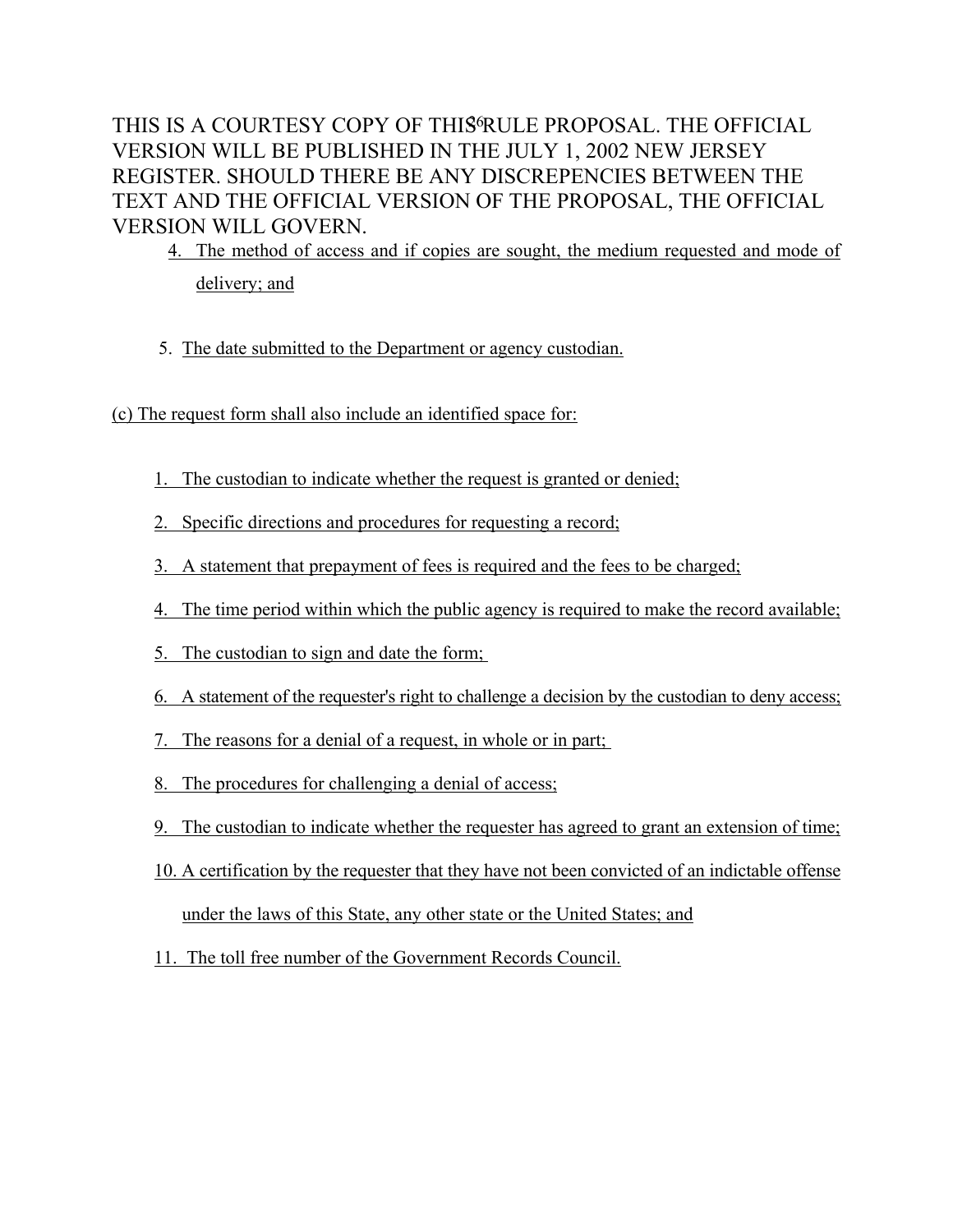(d) Copies of the request form shall be available at the Department Office of the Records Custodian,

at the "in but not of" agencies listed in N.J.A.C. 7:1D-3.2 and on the Department web site.

7:1D-3.4 Procedures for requests for records in the custody of the Department of Environmental Protection

(a) Request forms shall be hand-delivered during normal business hours of the public agency, mailed, or transmitted electronically by e-mail or web site access by the requester to the Department Custodian of records. Request forms for the "in but not of" agencies listed in N.J.A.C. 7:1D-3.2 shall be hand-delivered or mailed to those agencies during normal business hours.

(b) Any officer or employee of the Department who receives a request for access to a government record shall direct the requester to the Department or "in but not of" agency custodian of records.

 (c) Upon receipt of the request form, the custodian shall review the request form for clarity and completeness. If the request form is unclear as to the government record requested, the custodian shall advise the requester of the deficiency, provided contact information is included on the form. The custodian may require the requester to provide additional information to identify the record or to ascertain the requester's identity and status to determine whether access is authorized. The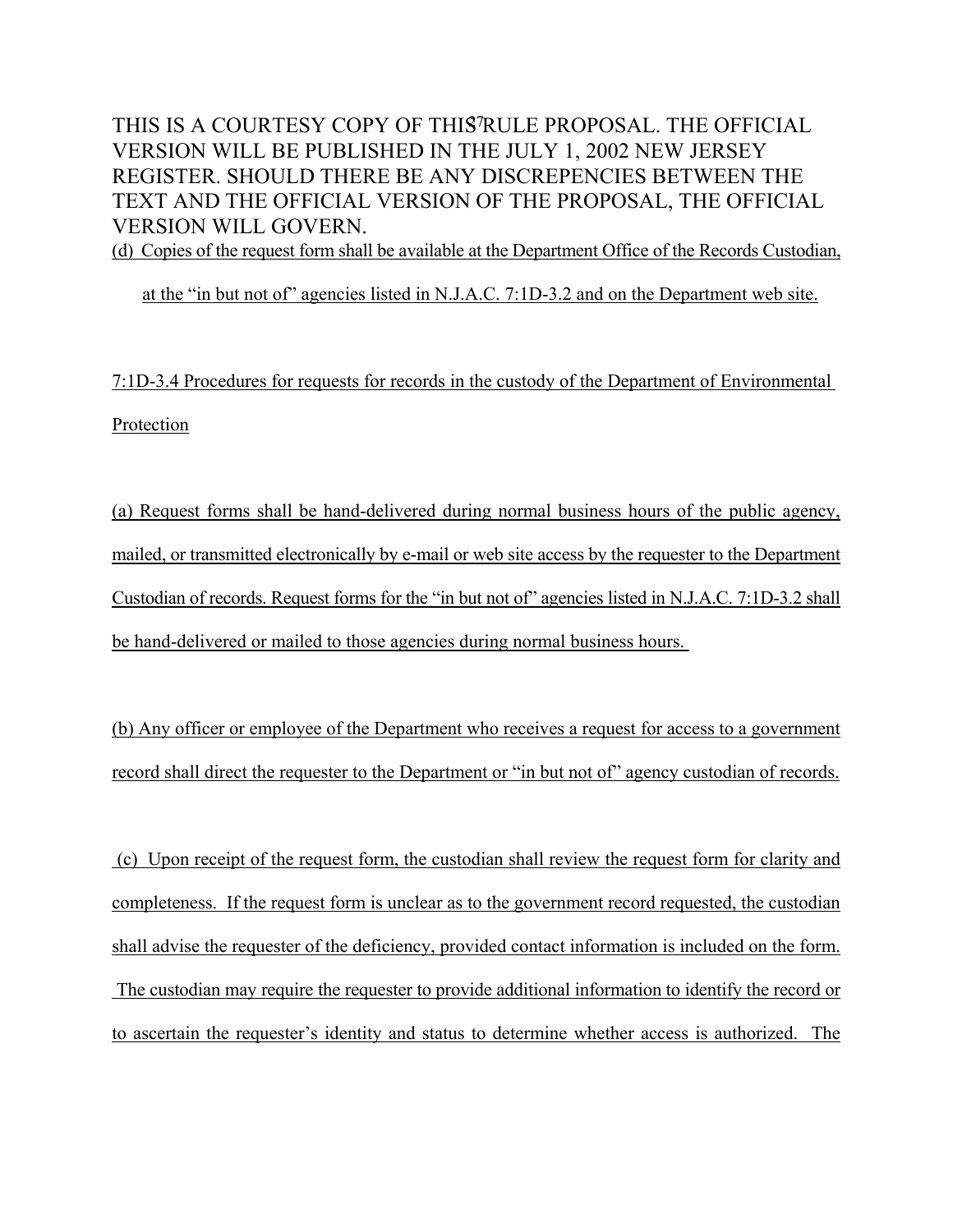custodian shall deny a request for access if the request is unclear or incomplete after attempting to

reach a reasonable resolution with the requester. A request shall not be deemed complete until the pre-payment required under this section is received by the custodian.

(d) All inquiries and processes involving the request shall include the tracking number assigned by the Department, or as applicable, by the "in but not of" agency.

(e) Upon receipt of a request form, the custodian shall estimate the cost of providing the records and shall require the pre-payment of the estimated sum, and of any special mailing or delivery costs. Payment shall be made by cash, check or money order payable to the State of New Jersey. Except as provided otherwise by law or regulation, costs shall be those set forth in N.J.S.A. 47:1A-1 et seq., as amended and supplemented.

(f) The custodian shall sign and date the request form, enter the estimated fee and, if applicable, tracking number, and provide the requester with a copy.

(g) No fee shall be charged for inspecting or examining government records.

(h) Upon request, a custodian may allow requesters to use their own photocopying equipment to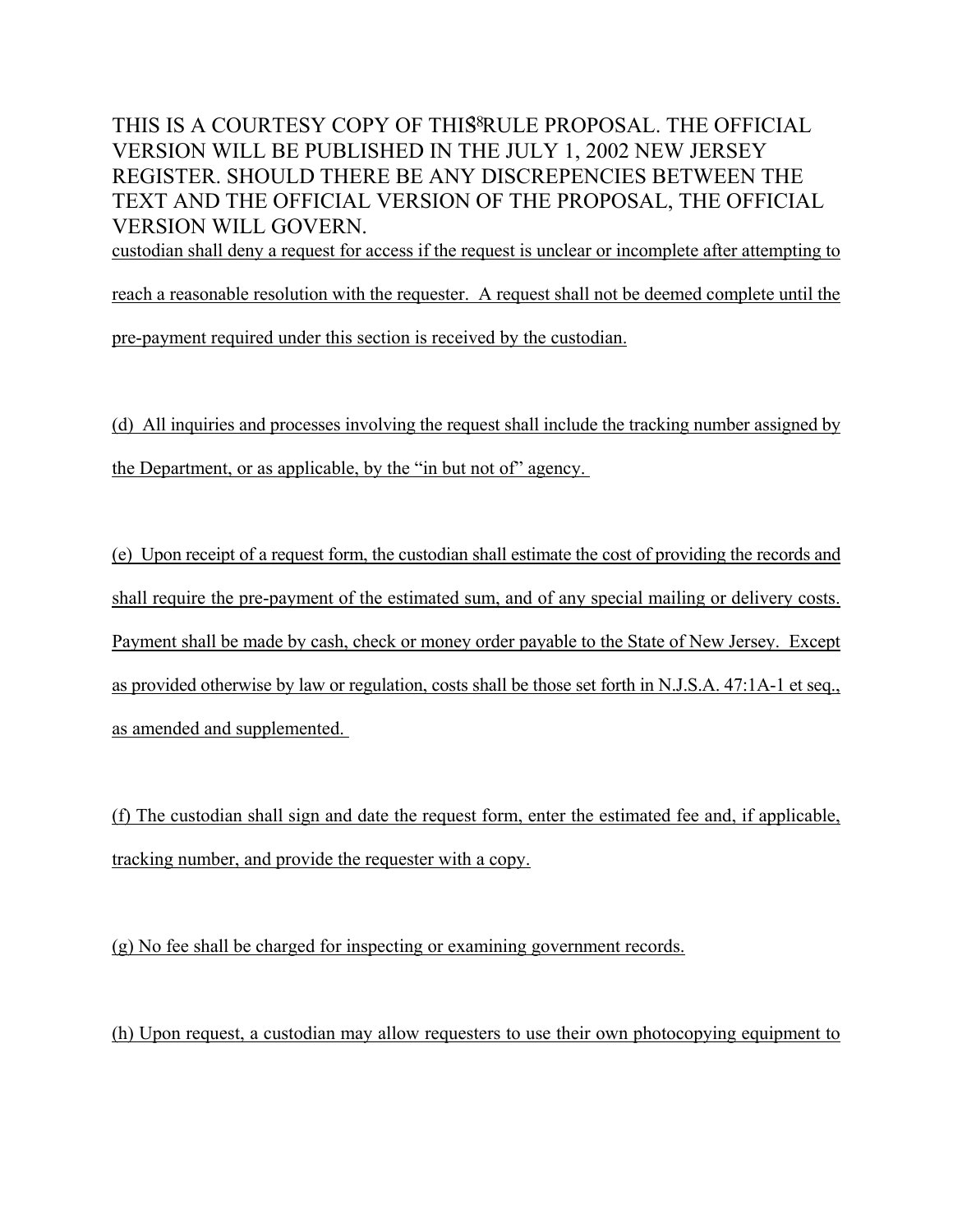copy public records, provided that it will not disrupt the business operations of the custodian and

will not endanger the public records. No special fee shall be charged to a requester who utilizes its

own equipment.

(i) If a request for access to a government record would substantially disrupt agency operations, the custodian may deny access to the record after attempting to reach a reasonable resolution with the requester that accommodates the interests of the requester and agency.

7:1D-3.5. Delivery of records

The custodian shall notify the requester when the records are available and shall collect any additional fees and charges due prior to delivery of copies.

7:1D-3.6 Immediate access to certain records

Immediate access ordinarily shall be granted for requests to inspect, examine or copy budgets, bills, vouchers, contracts, including collective negotiations agreements and individual employment contracts, and public employee salary and overtime information.

7:1D-3.7 Failure to respond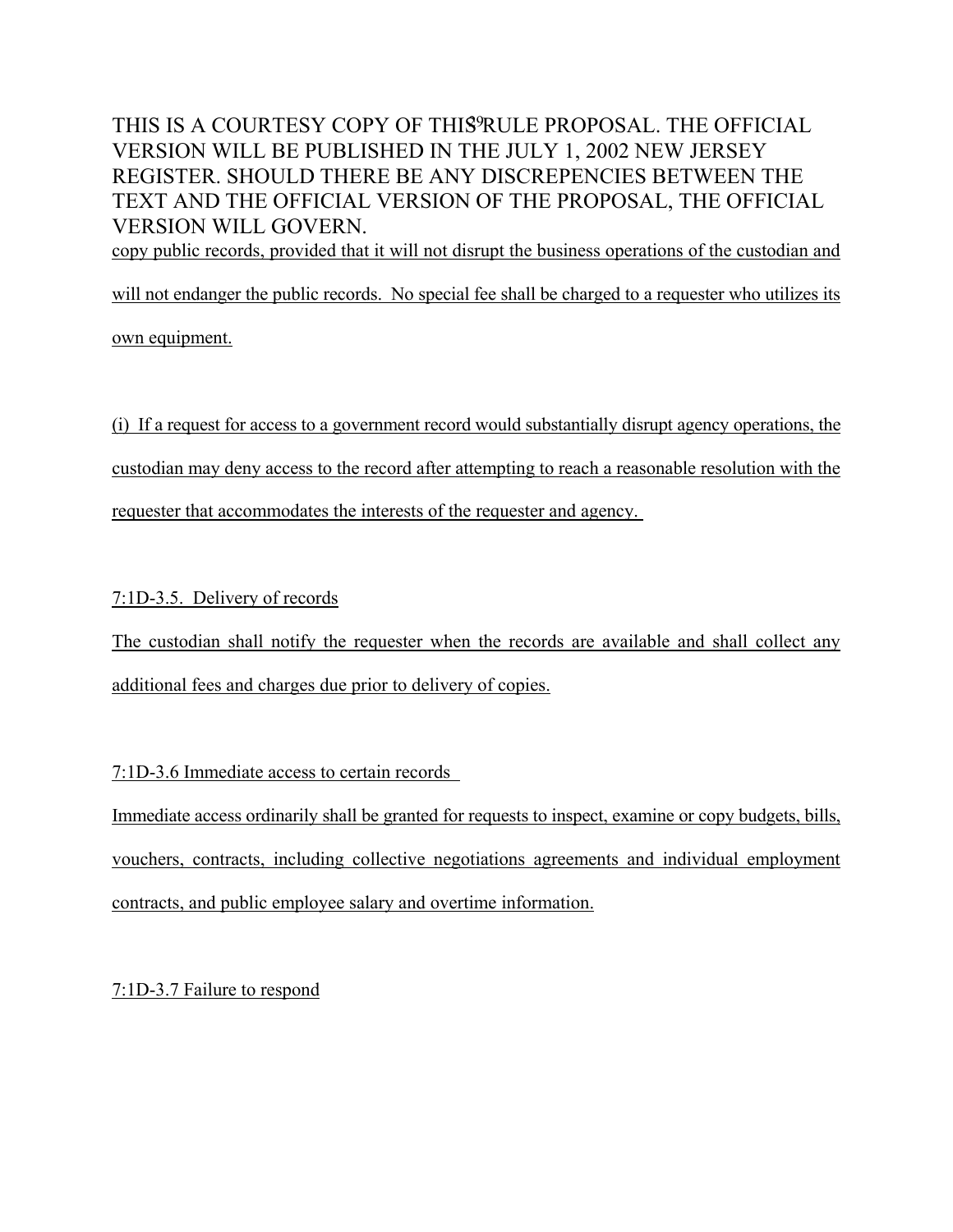### THIS IS A COURTESY COPY OF THIS<sup>O</sup>RULE PROPOSAL. THE OFFICIAL VERSION WILL BE PUBLISHED IN THE JULY 1, 2002 NEW JERSEY REGISTER. SHOULD THERE BE ANY DISCREPENCIES BETWEEN THE TEXT AND THE OFFICIAL VERSION OF THE PROPOSAL, THE OFFICIAL VERSION WILL GOVERN. Except as provided in N.J.A.C. 7:1D-3.6, a custodian shall grant or deny access within seven

business days after receiving a request completed in accordance with N.J.A.C. 7:1D-3.4 or such additional time as may be allowed by law or these rules or as may be agreed to by the requester. The failure to grant access shall be deemed a denial of the request, unless the requester has elected not to provide a name, address, telephone number or other means of contact. If the requester has elected not to provide contact information, the custodian shall not be required to respond until seven business days after the requester reappears before the custodian seeking a response to the original request.

### 7:1D-3.9 Records Stored offsite

If the requested record is in storage offsite at a facility outside of the regular business office of the Department or "in but not of" agency, the custodian shall so advise the requester within seven business days after the custodian receives the request. The custodian shall advise the requester of the date when the record will be made available. If the record is not made available by the identified date, the request shall be deemed denied.

7:1D-3.10 Requests for copies of a government record in a specified medium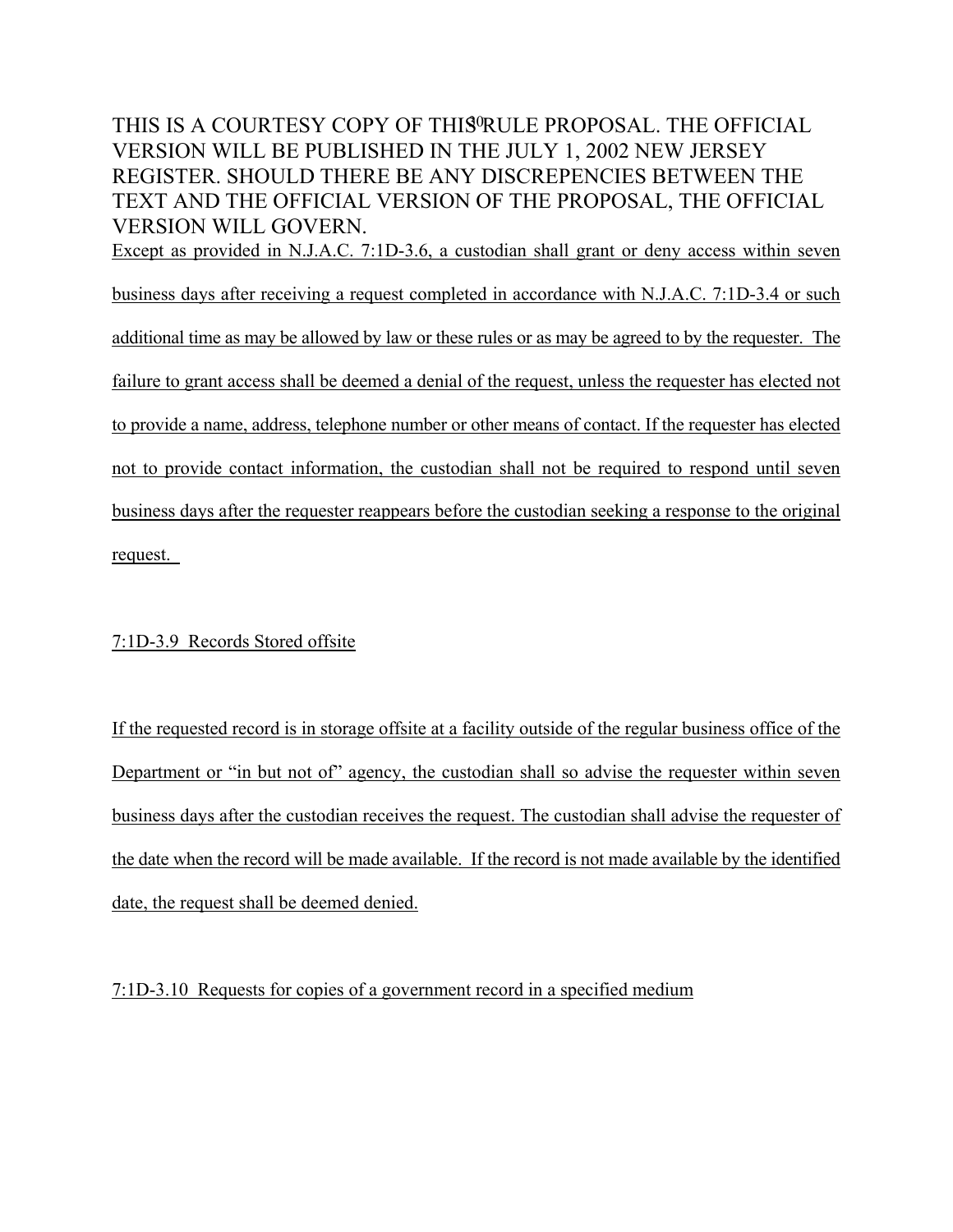(a) Unless otherwise specifically requested, copies of records shall be provided in printed form on ordinary business size paper. The requester may request that the agency provide a copy of a record in a specific medium. If the agency maintains the government record in the medium requested, the custodian shall provide the record in the medium sought.

(b) If the agency does not maintain the government record in the medium requested, the custodian shall convert the record to the medium requested if reasonable or provide a copy in some other meaningful medium. If a requester asks for copies of a record in a medium not routinely used by the agency, not routinely developed or maintained by the agency, or requiring a substantial amount of manipulation or programming of information technology, the custodian may charge, in addition to the actual cost of duplication, a special charge which shall be reasonable and shall be based upon the cost of any extensive use of information technology or for the labor cost of providing the service actually incurred. The requester shall be given the opportunity to review and object to the charge prior to its being incurred. If the requester objects to the charge and refuses to withdraw the request, the custodian may deny the request after attempting to reach a reasonable solution that accommodates the interests of the requester and the agency.

(c) Whenever the nature, format, manner of collation, or volume of a government record embodied in the form of printed matter to be inspected, examined or copied is such that the record cannot be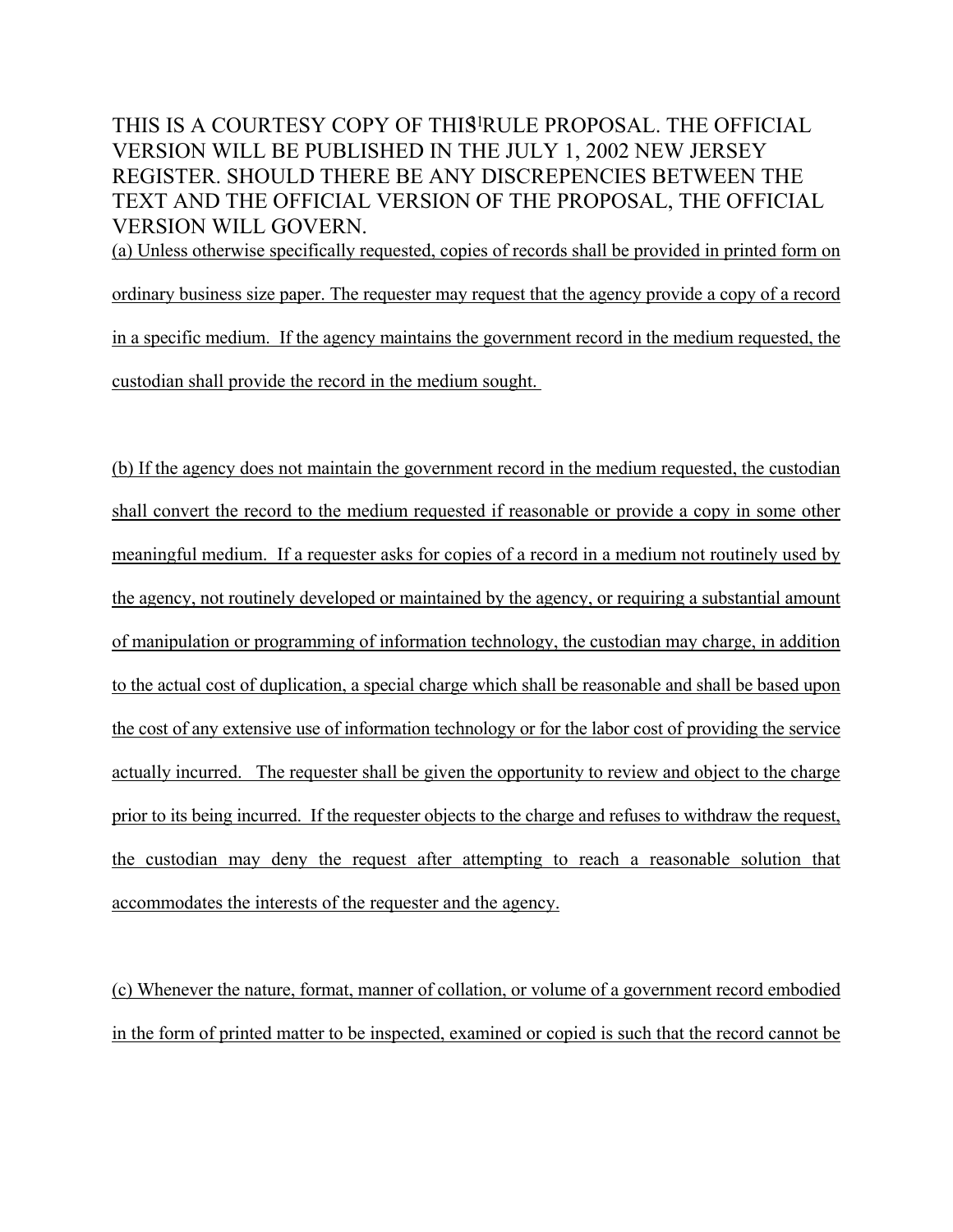reproduced by ordinary document copying equipment in ordinary business size or involves an extraordinary expenditure of time and effort to accommodate the request, the Department or agency may charge, in addition to the actual cost of duplicating the record, a special service charge that shall be reasonable and shall be based upon the actual direct cost of providing the copy or copies. The requester shall have the opportunity to review and object to the charge prior to its being incurred. If the requester objects to the charge and refuses to withdraw the request, the custodian may deny the request after attempting to reach a reasonable solution that accommodates the interests of the requester and the agency.

### 7:1D-3.11 Computation of time

(a) In computing any period of time under P.L.2001, c. 404 and these rules, the business day a completed request for access is received is not to be included. The last business day of the period so computed is to be included.

(b) For purposes of P.L. 2001, c. 404 and these rules, a request for access is deemed to be complete when the requester provides the information required by N.J.A.C. 7:1D-3.3 and 3.4 of these rules and pre-pays the fees required by P.L. 2001, c. 404 and these rules.

### SUBCHAPTER 4 CONFIDENTIALITY OF RECORDS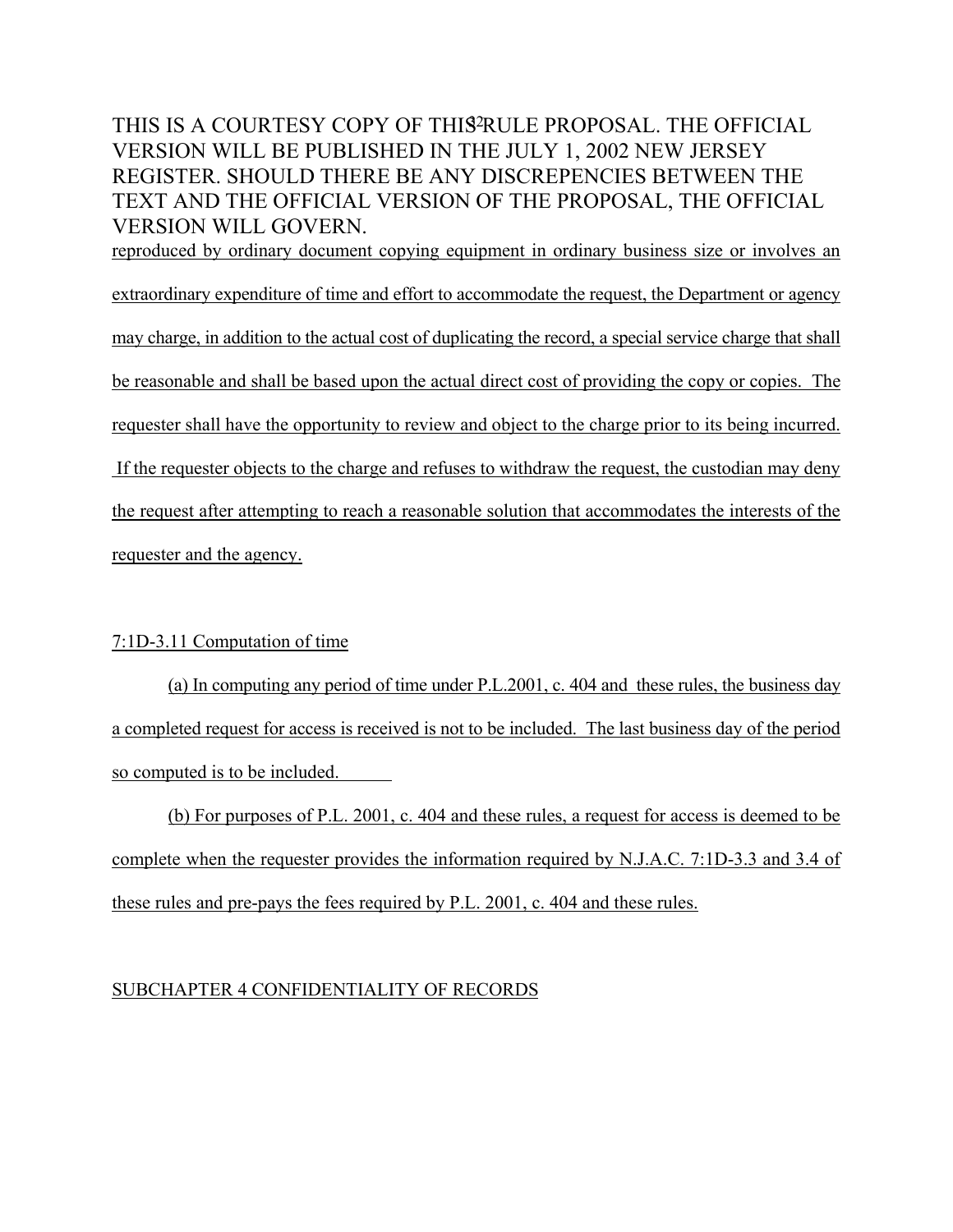The rules in this subchapter apply to the Department of Environmental Protection and all divisions and agencies in the Department, including those agencies allocated to the Department to satisfy the requirements of Article V, Section 4, Paragraph 1 of the New Jersey Constitution, commonly known as "in but not of" agencies.

7:1D-4.2 Records designated confidential

(a) In addition to records designated as confidential pursuant to the provisions of N.J.S.A. 47:1A-1 et seq., as amended and supplemented, any other law, regulation promulgated under the authority of any statute or Executive Order of the Governor, resolution of both houses of the Legislature, Executive Order of the Governor, Rules of Court, or any Federal law, Federal regulation or Federal order, the following records shall not be considered government records subject to public access pursuant to N.J.S.A. 47:1A-1 et seq., as amended and supplemented:

1.The location of threatened and/or endangered plant and animal species, rare plant and animal species, and natural communities; and the location of historic and/or archeological sites where the record is not being used for permit or enforcement decisions;

2. Information related to Green Acres and Natural Lands Trust land acquisitions, program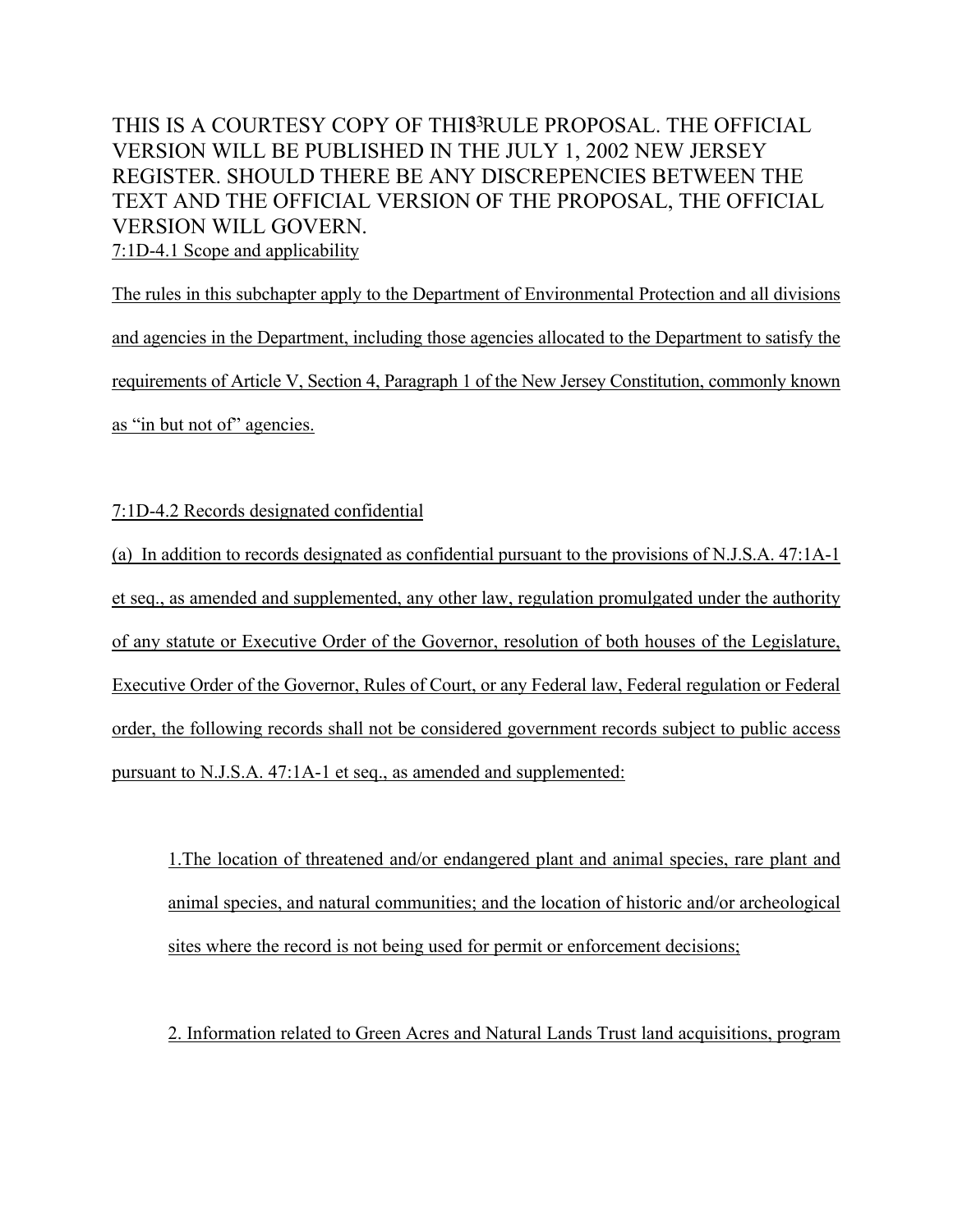offerings, active projects and title investigations, which, if disclosed, would jeopardize these

transactions or affect penalty negotiations;

3. Department bank account information, including routing numbers and vendor account numbers;

4. Information related to a nuclear power plant, which, if disclosed, would jeopardize the public health, safety and welfare or the security of the plant;

5. Information concerning individuals as follows:

- i. Information compiled and identifiable as part of an inquiry or investigation into a possible violation of law, civil or criminal, except to the extent necessary to prosecute the violation or continue the investigation, whether open, closed or inactive;
- ii. Information compiled as part of an inquiry into an individual's fitness to be granted or retain a license, other than disciplinary history with the licensing agency;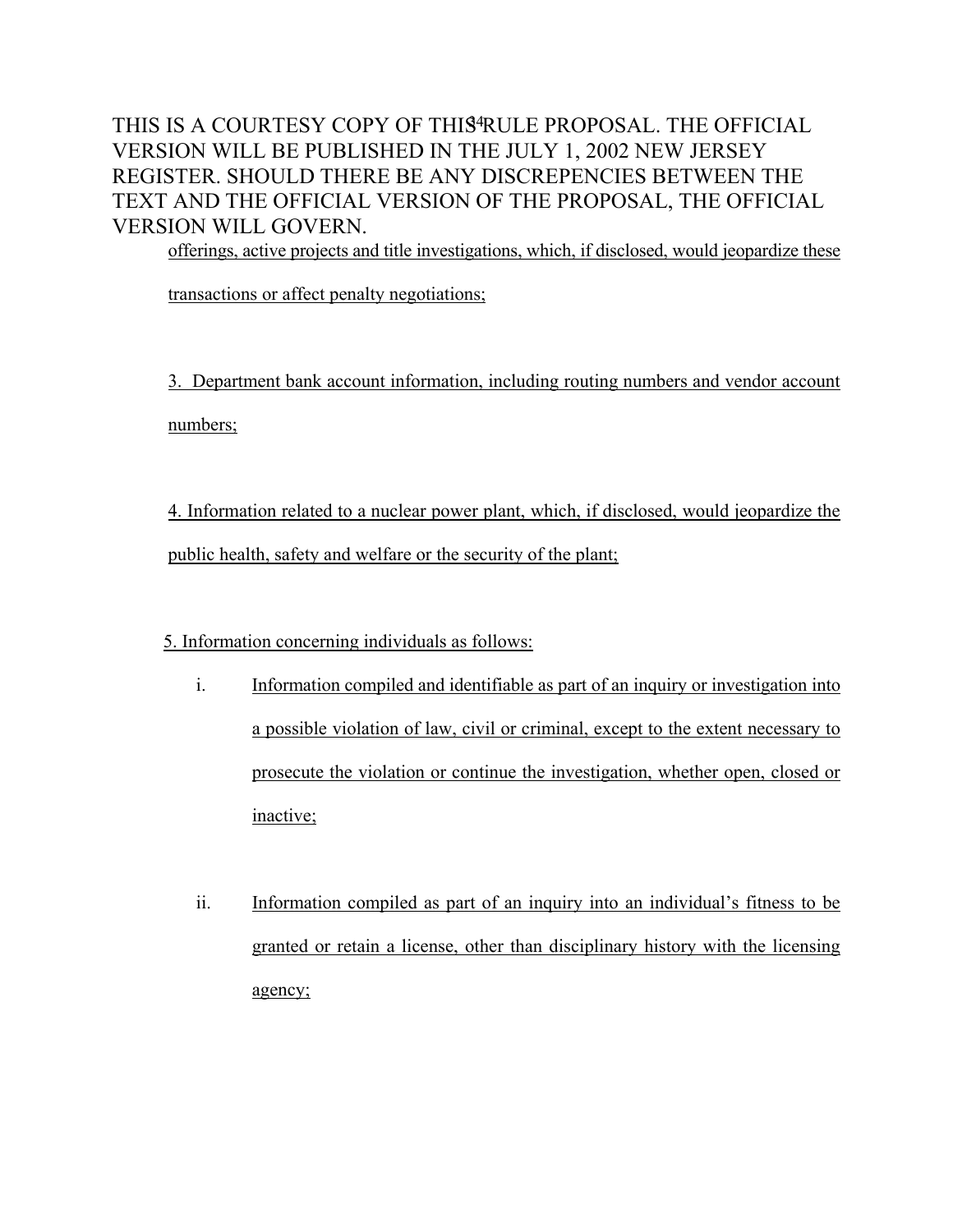iii. Employment related documents and information related to the employment of any individual, whether employed by a private employer or Departmental body, including but not limited to information related to an individual's employment history (except as necessary to demonstrate compliance with requirements for a particular Department position); information comprising a personal recommendation or evaluation; and information contained in or derived from personnel records or files;

6. Records relating to mediation proceedings conducted by or on behalf of the Department;

7. Standard operating procedures relating to how the Department conducts enforcement actions;

8. Records that reveal the identity of a complainant;

9. Any inventory of enforcement resources compiled and any policies or plans compiled by the Department pertaining to the mobilization, deployment, or tactical operations involved in responding to emergencies, including employee emergency contact information; and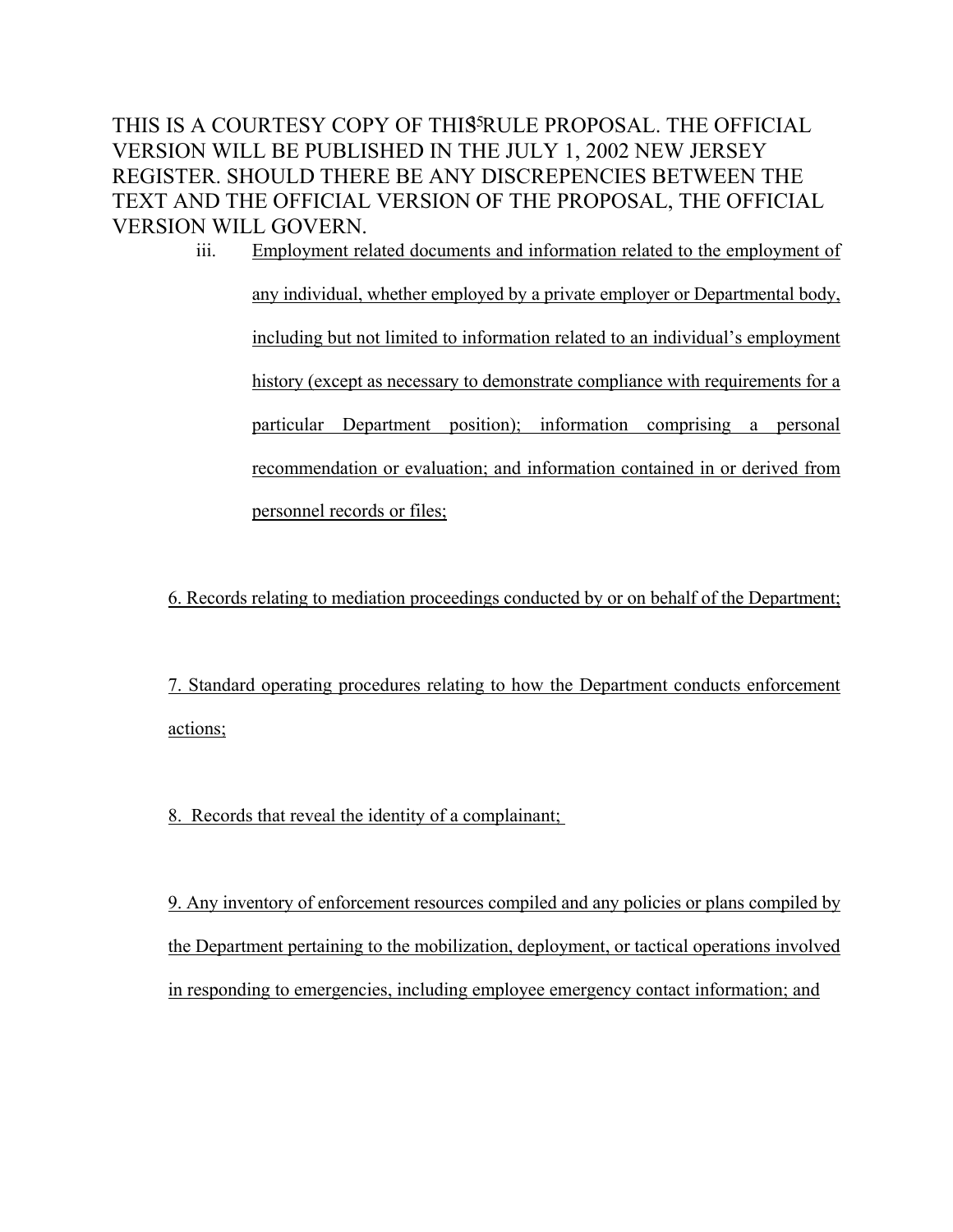10. Meeting minutes and records relating to executive sessions of advisory groups or

Councils;

11.Solid waste hauler customer lists;

12.Information requested by any Federal agency, including the U.S. Environmental

Protection Agency, to be maintained as confidential in connection with enforcement of any

Federally delegated program or joint Federal/State enforcement action;

13. Discharge Prevention Containment and Countermeasures and Discharge Cleanup and

Removal Plans and related general site plans;

14.Off-Site Consequence Analyses developed pursuant to the Toxic Catastrophe Prevention

Act;

15. Transmission Pipeline Registrations pursuant to the Spill Act;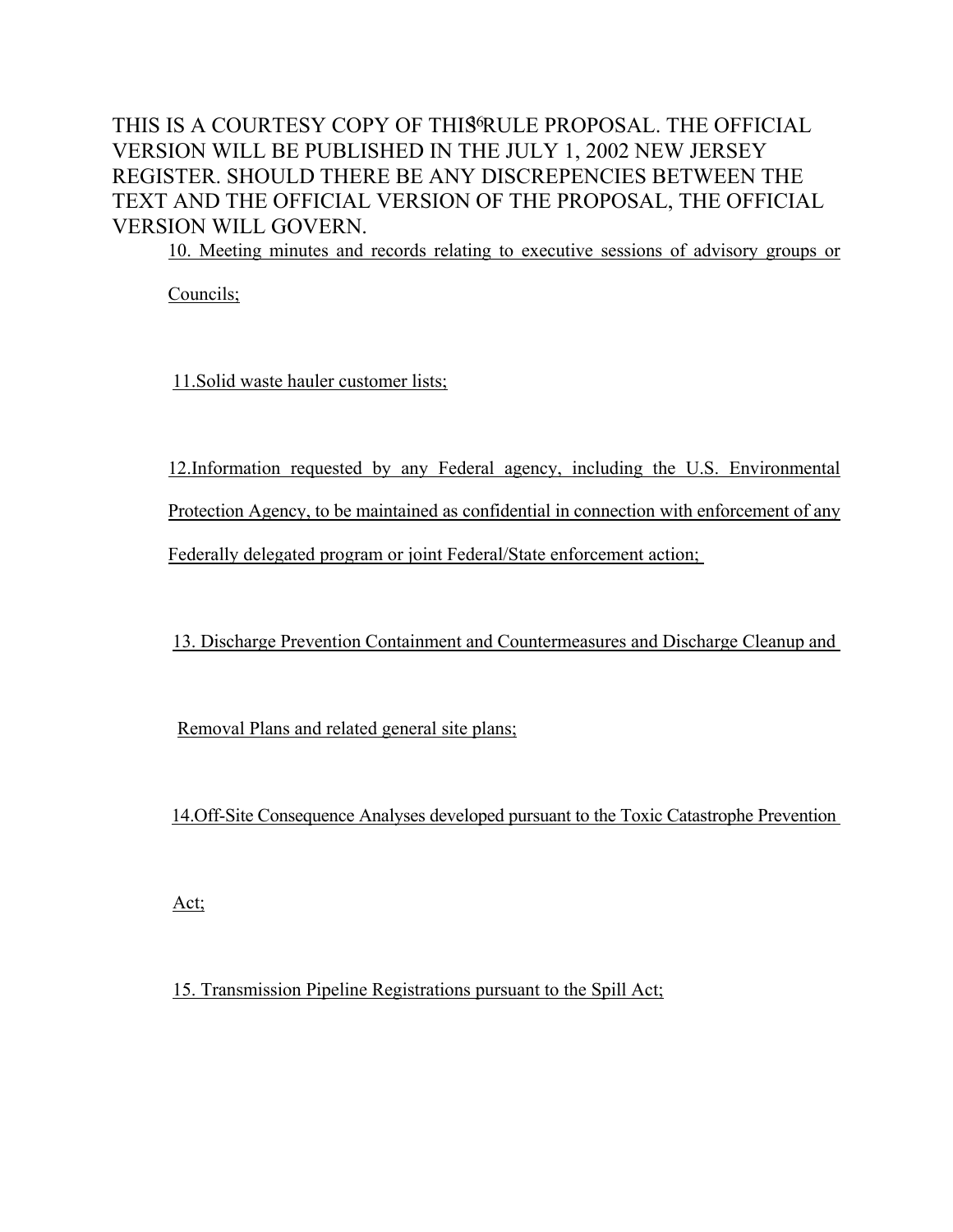16. Radioactive Materials Licenses issued by the Nuclear Regulatory Commission

 17. Advisories issued by the Nuclear Regulatory Commission that address "lessons learned", security or enforcement issues;

 18. Listing of Low Level Radioactive Waste generators including amounts of wastes generated;

 19. National defense related information from Lockheed Martin's Aegis Radar System facility;

20. Shielding designs for sources of radiation;

 21. Environmental Emergency Procedures plans such as emergency procedures for Wastewater Treatment facilities pursuant to N.J.A.C. 7:14A-6.12(D); and

 22. Inundation maps submitted as part of Emergency Action Plans pursuant to N.J.A.C. 7:20-1.7f and 1.11i.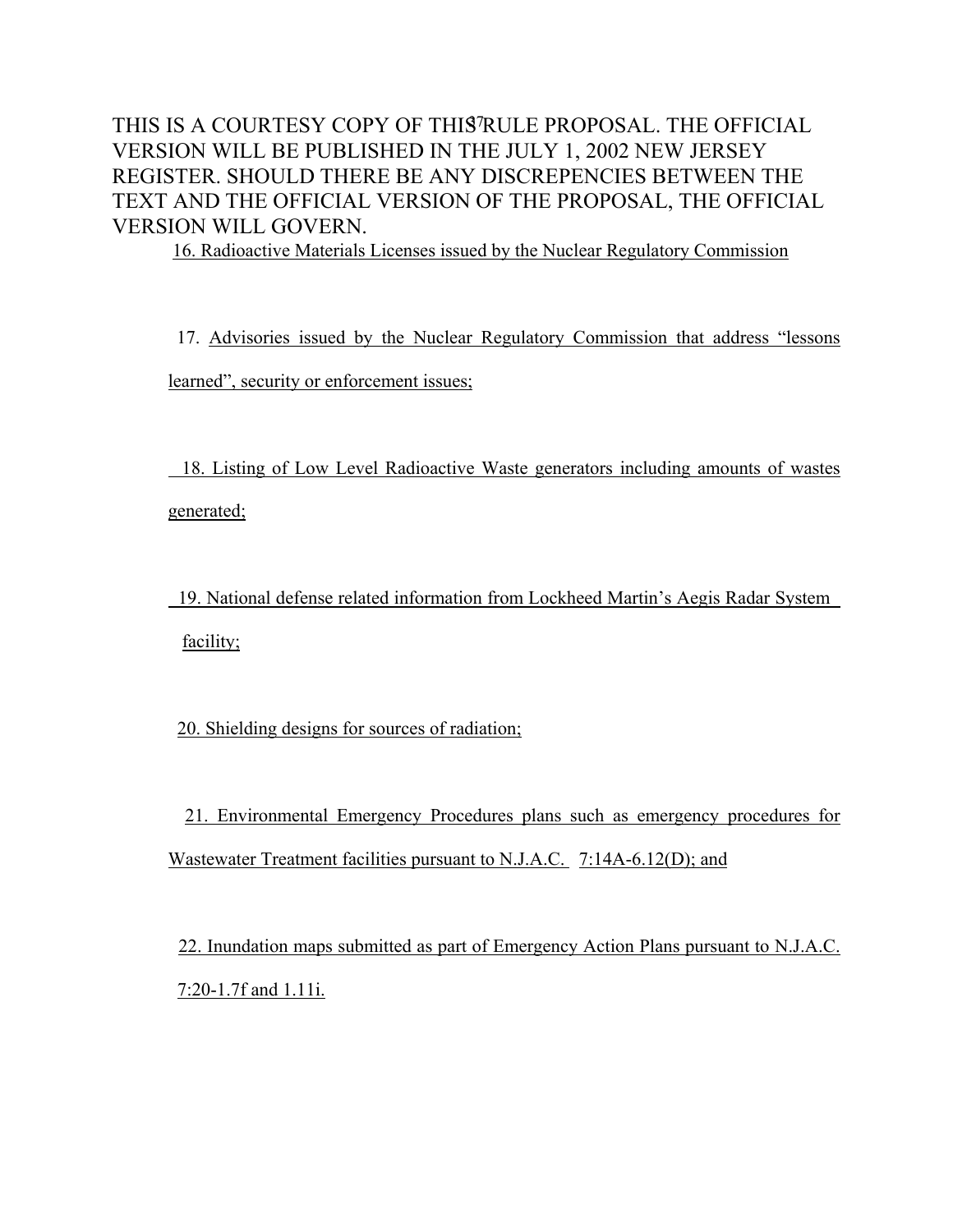23. Information concerning individuals as follows:

i. information relating to medical, psychiatric or psychological history, diagnosis,

treatment or evaluation;

ii. home addresses, home telephone numbers, personal e-mail addresses or other

personal contact information;

iii. Information in an income or other tax return; and

iv. Information describing a natural person's finances, income, assets, liabilities, net

worth, bank balances, financial history or activities, or credit worthiness, except as

otherwise required by law to be disclosed;

24. Test questions, scoring keys and other examination data pertaining to the administration of an examination or an application for public employment or licensing;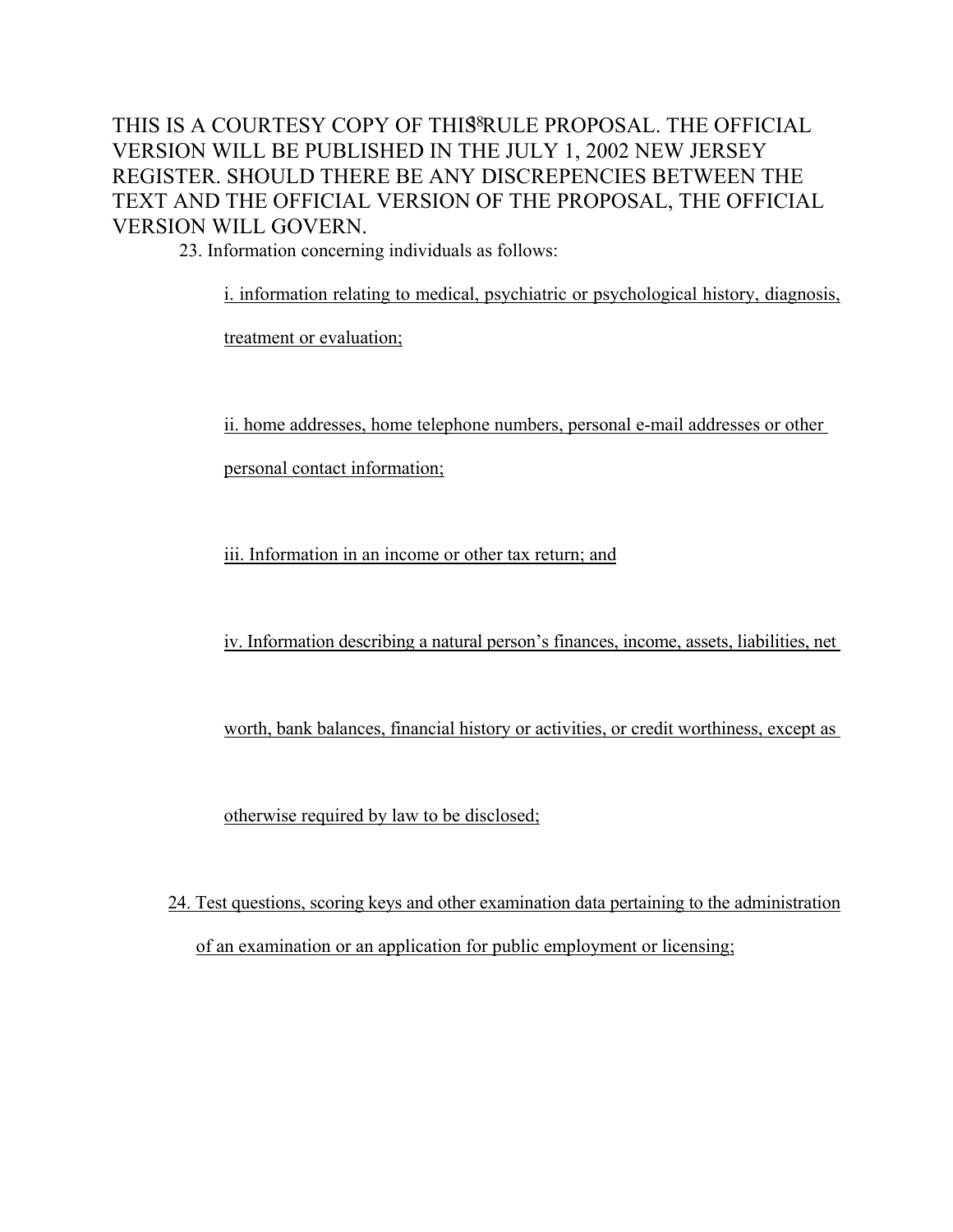25. Records of another Department or agency allocated to that Department in the possession of this Department or any agency allocated to this Department when those records are made confidential by a regulation of that Department or agency allocated to that Department adopted pursuant to N.J.S.A. 47:1A-1 et seq. and Executive Order No. 9 (Hughes 1963), or pursuant to another law authorizing the Department or agency to make records confidential or exempt from disclosure; and

26. Records of this Department or any agency allocated to this Department held by the Office of Information Technology, the State Records Storage Center of the Division of Archives and Record Management (DARM), in the Department of State, or an offsite storage facility outside of the regular business office of the agency. Such records shall remain the legal property of this agency and be accessible for inspection or copying only through a request to the proper custodian of this Department or agency allocated to this Department. In the event that records of this Department or any agency allocated to this Department have been or shall be transferred to and accessioned by the State Archives in the Division of Archives and Records Management, all such records shall become the legal property of the State Archives, and requests for access to them shall be submitted directly to the State Archives.